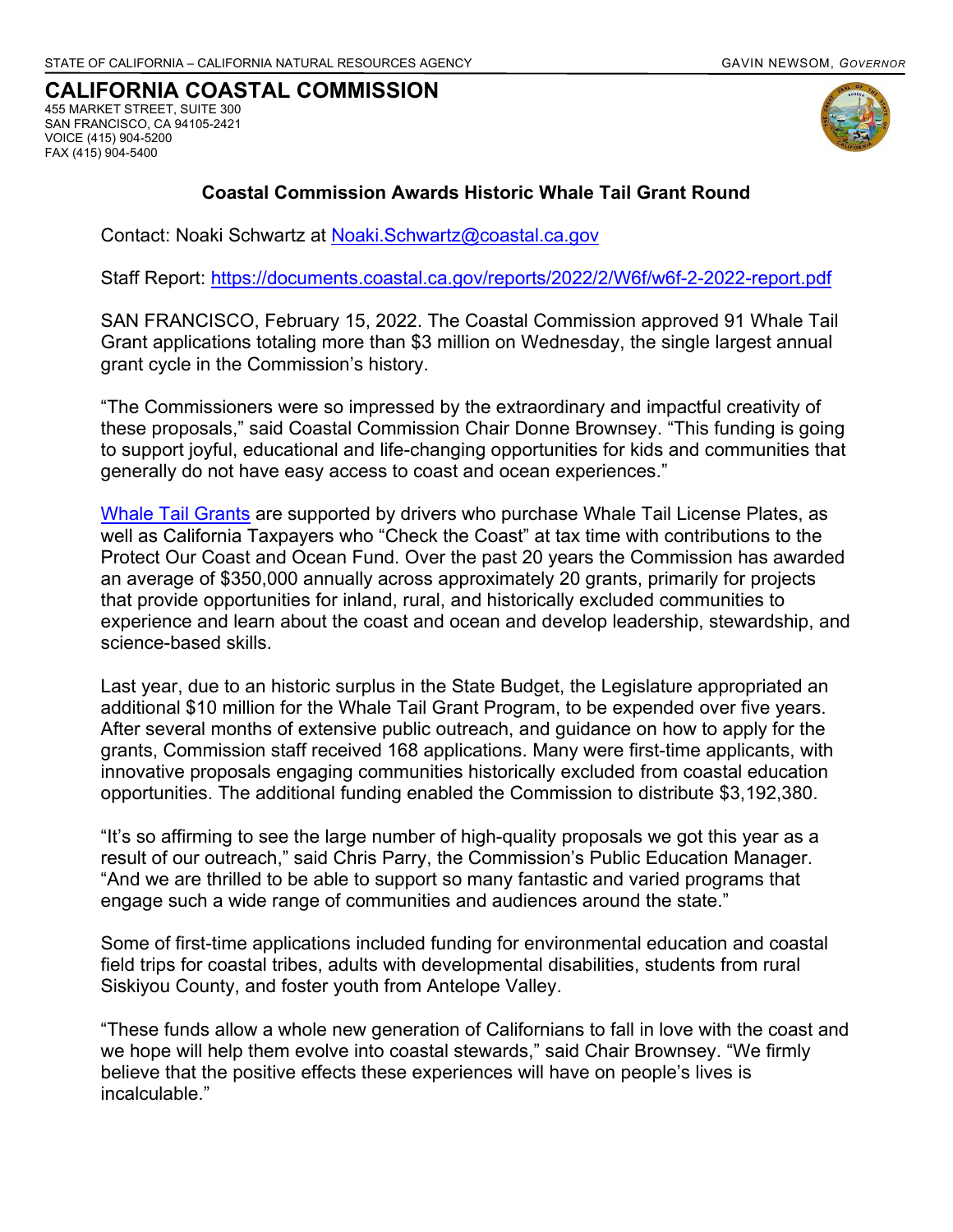On 02/09/22, the Commission unanimously approved the following 91 competitive grants totaling \$3,192,380 to the following organizations for these specified projects, roughly organized south to north:

## **1. \$41,575 for Ocean Connectors/The Ocean Foundation**

Project Title: Ocean Connectors

Engaging Communities in: National City

Grant Category: Youth programs

Project Timeline: June 2022 – August 2023

Every Title 1 elementary and middle school in National City School District will receive in-class marine education lessons and accompanying hands-on learning using habitat restoration and coastal field trips, which may include Paradise Creek, Living Coast Discovery Center, San Diego Bay Wildlife Refuge, or a whale watching boat trip depending on grade level.

# **2. \$20,000 for Un Mar De Colores/Changing Tides Foundation**

Project Title: Surf Therapy Fiestas and Eco Field Trips Engaging Communities in: San Diego County Grant Category: Youth programs Project Timeline: May 2022 – April 2024

Youth from BIPOC communities will learn surfing, environmental stewardship, and build a platform for success through three-, six-, and nine-month programs of monthly surf days, eco field trips, family learning days, and one-on-one mentorship.

# **3. \$28,808 for Outdoor Outreach**

Project Title: Youth Environmental Stewardship Project Engaging Communities in: Southern San Diego County Grant Category: Youth programs Project Timeline: April 2022 – March 2023 Engage youth in 12 field-based outdoor conservation programs with impacts both for wetland and coastal habitat restoration in the border region, sustain 40 internship positions for program graduates employed as outdoor educators, and support staff

training on environmental stewardship.

# **4. \$49,982 for Groundwork San Diego – Chollas Creek**

Project Title: Connecting Upstream Youth to Downstream Coastal Resources Engaging Communities in: San Diego Grant Category: Youth programs, Climate change Project Timeline: March 2022 – September 2023 Lessons and projects connecting upstream watershed to marine ecosystems will

engage middle school students during a four-day per week after school program and a two-week coastal excursion summer camp. Four additional Saturday coastal and watershed trips will include families along with the students.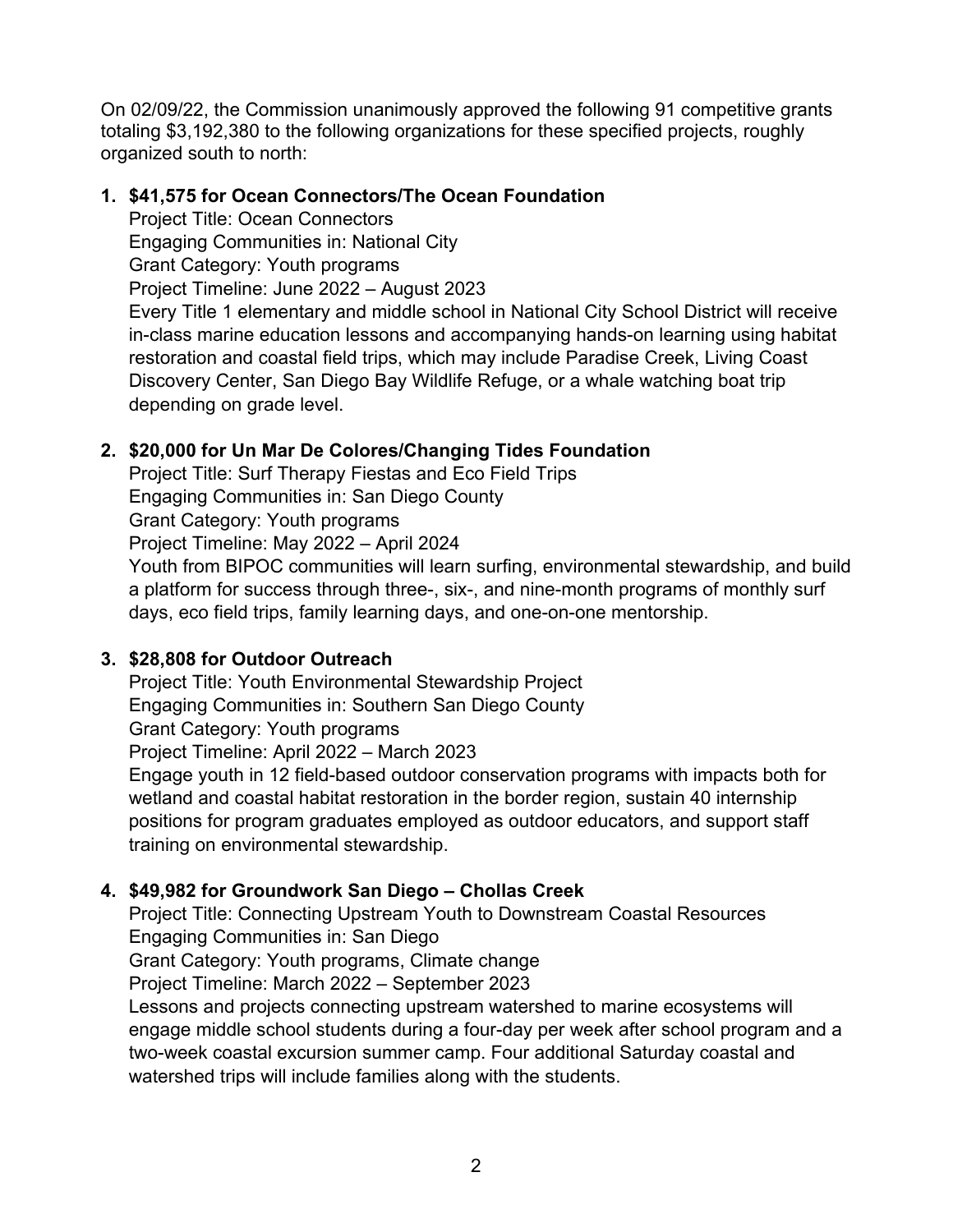## **5. \$20,000 for WILDCOAST**

Project Title: Coastal Leaders Internship Engaging Communities in: San Diego County Grant Category: Youth programs, General public/adult programs, Climate change Project Timeline: April 2022 – July 2023 High school students from Indigenous and other communities will take part in a yearlong internship that engages youth and adults in natural solutions to climate change, habitat restoration, MPA education, and community science data collection. Interns and their families will participate in three conservation recreation outings including sustainable pier fishing, nature walks, and kayaking.

## **6. \$47,700 for Treobytes**

Project Title: Drone Piloting in Oceanside Engaging Communities in: San Diego County Grant Category: General public/adult programs Project Timeline: April 2022 – January 2024

Foster an authentic and career-oriented connection between underrepresented young adults and coastal ocean spaces by piloting a vocational training program to teach environmentally responsible drone flying for professional coastal and marine data collection tasks.

## **7. \$17,180 for Agua Hedionda Lagoon Foundation**

Project Title: The Academy of Environmental Stewardship Engaging Communities in: Escondido Grant Category: Youth programs Project Timeline: March 2022 – June 2022 Third graders from Escondido Union School District will experience educational field trips at the Lagoon.

# **8. \$19,938 for Orange County Coastkeeper**

Project Title: Watershed Heroes – Actions Linking Education to Stewardship Engaging Communities in: Garden Grove Grant Category: Youth programs Project Timeline: June 2022 – August 2023 Through in-class activities and field experiences over the course of a school year, high school students will explore watershed and ecological concepts in their own community, including five field trips throughout the watershed.

# **9. \$16,307 for Maple Elementary School/Fullerton School District**

Project Title: Environmental Conservation at Catalina Island Marine Institute Engaging Communities in: Fullerton Grant Category: Youth programs Project Timeline: April 2022 – June 2023 All fifth-grade students will experience three days of hands-on marine science on Catalina, including snorkeling in the ocean. They will reflect on careers in marine and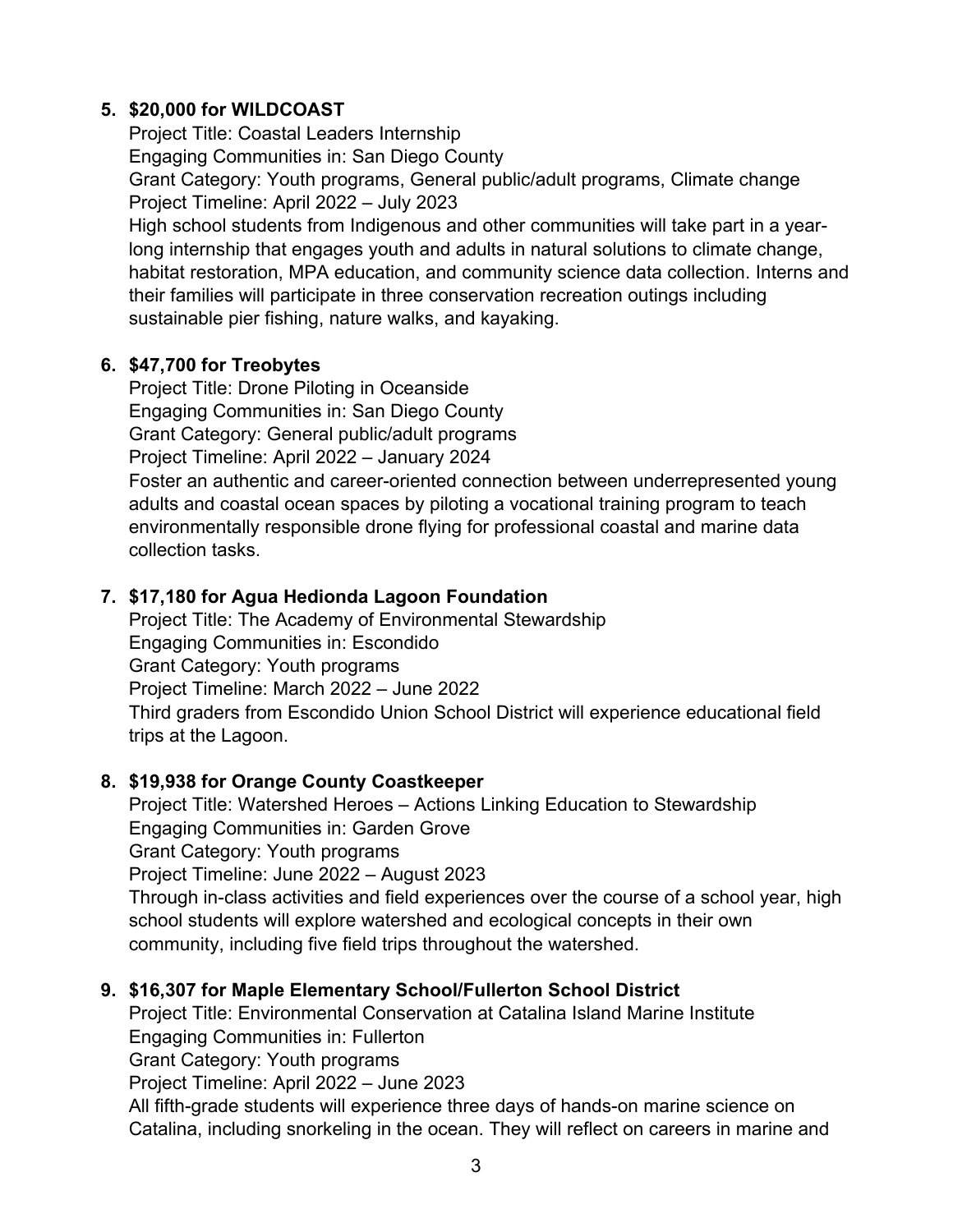environmental sciences and further investigate one through a project when they return to the classroom.

## **10.\$50,000 for Crystal Cove Conservancy**

Project Title: Crystal Cove Indigenous Justice Engaging Communities in: Orange, Riverside, and Los Angeles Counties Grant Category: Youth programs Project Timeline: March 2022 – October 2023

In partnership with Sacred Places Institute for Indigenous Peoples, culturally relevant programming will be designed and delivered for Indigenous youth from surrounding counties. Includes engaging tribal elders as paid fellows.

## **11.\$45,053 for Palos Verdes Peninsula Land Conservancy**

Project Title: 3<sup>rd</sup> Grade Student Naturalist Program for LAUSD Engaging Communities in: Los Angeles County Grant Category: Youth programs Project Timeline: March 2022 – April 2024 Students and families will be engaged in an in-depth coastal conservation education program taking place in the classroom and during a field trip to White Point Nature Preserve and Cabrillo Beach, as well as through an extra-curricular Nature Club, habitat restoration events, nature walks, a Careers in Conservation lecture series, and a Nature Pack lending program.

### **12.\$49,987 for Semillas Sociedad Civil**

Project Title: Science is Ceremony Engaging Communities in: Los Angeles Grant Category: Youth programs Project Timeline: March 2022 – December 2023

An eight-week summer academy for Indigenous students will incorporate hands-on, experiential activities on ocean science while taking a decolonizing approach to redefine ocean literacy within the context of sustainable, Indigenous Traditional Ecological Knowledge. Activities will include data collection and analysis, scientific writing, field trips to Catalina and Santa Cruz Island and the Ballona Wetlands, and a culminating event to present student projects and findings.

# **13.\$20,000 for Oceanographic Teaching Stations, Inc.**

Project Title: Access to Community Coastal Environmental Science & Stewardship Engaging Communities in: Los Angeles County

Grant Category: Youth programs

Project Timeline: March 2022 – June 2023

Students in the greater Los Angeles area will receive two virtual and one in-person hands-on program either at Roundhouse Aquarium or at the school site, on ecosystem connections, ocean ecology, and human impacts on the environment.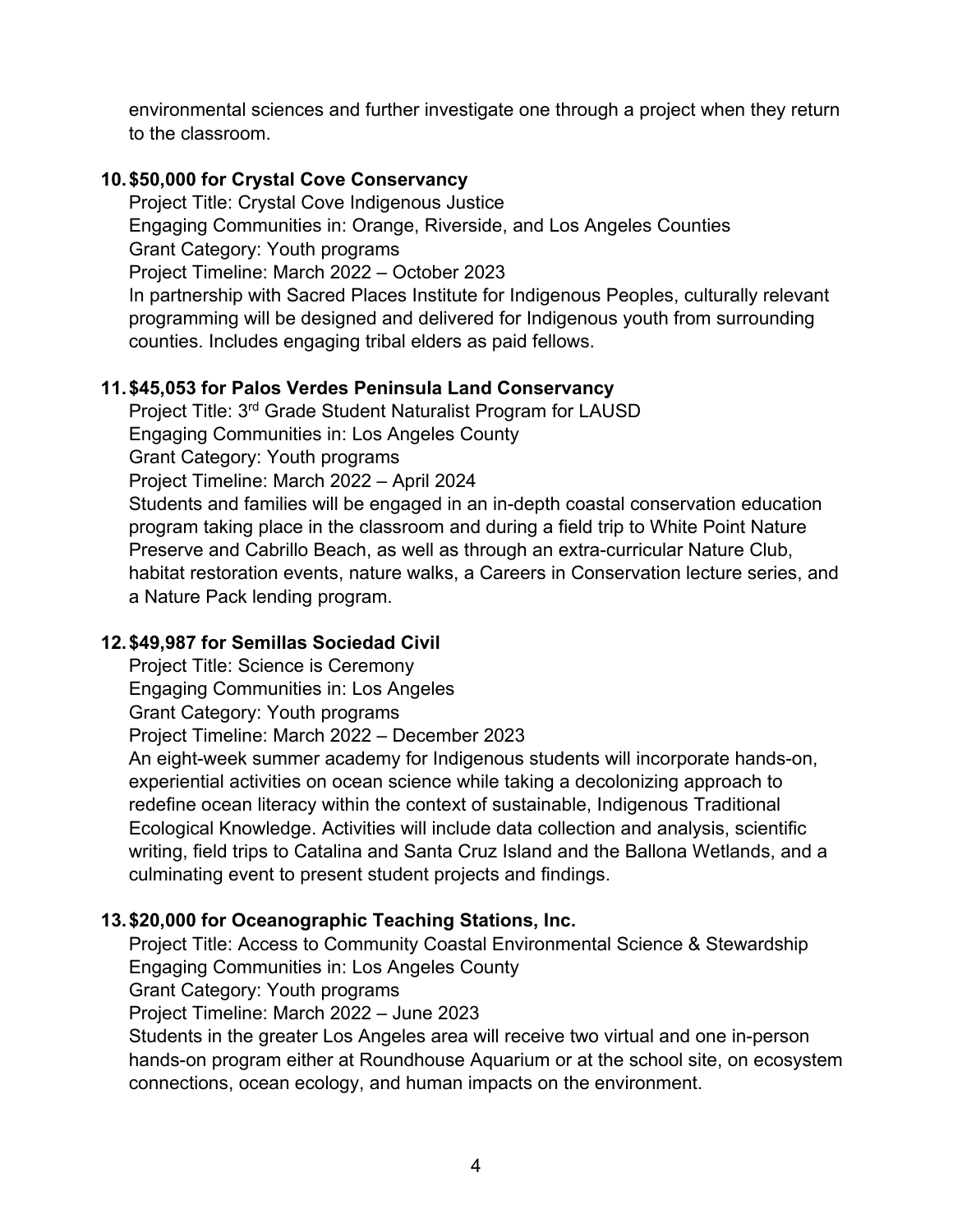#### **14.\$50,000 for EmpowHer Institute**

Project Title: Social Justice STEAM Camp Engaging Communities in: Los Angeles County Grant Category: Youth programs, Climate change Project Timeline: April 2022 – August 2022

A three-week summer program for girls of color that will explore the disproportionate impact climate change has on marginalized communities and assess the resiliency of these communities through the lens of justice, equity, and inclusion. Led by a marine scientist, the camp will include five nights on Catalina Island for water activities and marine science.

#### **15.\$50,000 for Environmental Charter Schools**

Project Title: Neighborhood to Nature Program Engaging Communities in: Gardena Grant Category: Youth programs Project Timeline: March 2022 – March 2024

Expand the middle school's partnership with nearby Gardena Willows Wetland Preserve, including student habitat restoration, preserve-related student projects, and school-led education and beautification events with the community. Teachers will collaborate to design new place-based units linking the local watershed with coastal and marine ecosystems.

#### **16.\$43,356 for Community Nature Connection**

Project Title: Libraries to Trailheads Engaging Communities in: Los Angeles County Grant Category: General public/adult programs Project Timeline: June 2022 – June 2023 Partnering with libraries throughout Los Angeles County, 16 trips to the coast and mountains will be planned and implemented. Each trip will have an interpretive program related to coastal topics. Linguistic, cultural, and physical barriers will be addressed in these free shuttle trips to ADA accessible destinations.

### **17.\$19,996 for Los Angeles Academy of Arts and Enterprise**

Project Title: Catalina Island Environmental Science

Engaging Communities in: Los Angeles

Grant Category: Youth programs

Project Timeline: May 2022 – June 2023

High school students in Biology, Earth Science, and AP Environmental Science will take an overnight trip to Wrigley Marine Science Center to learn about ocean sciences through indoor labs and outdoor snorkeling, hikes, and kayaking. They will then lead three workshops for middle school students to teach what they learned, including environmental concerns such as ocean acidification and loss of biodiversity.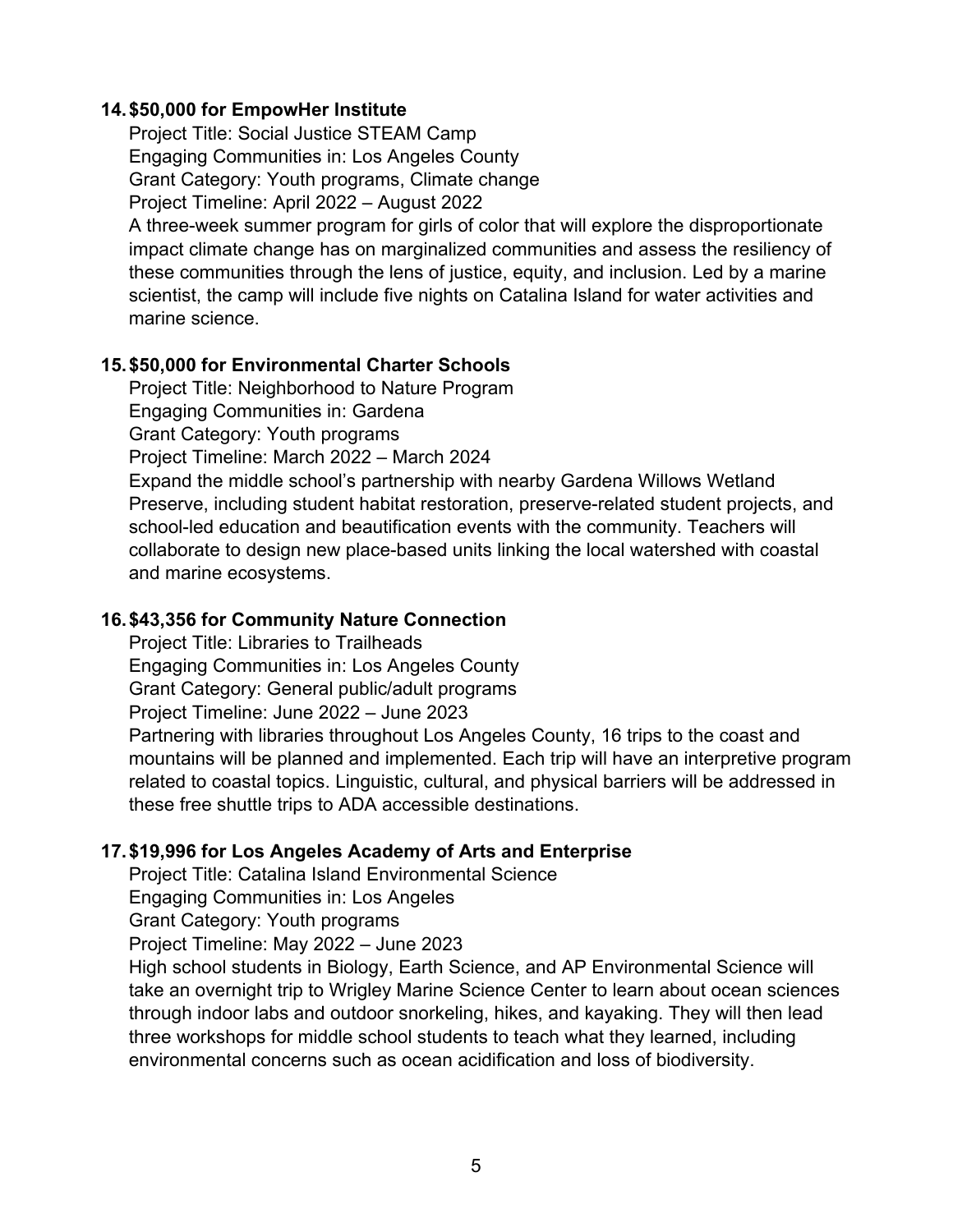#### **18.\$41,000 for Bresee Foundation**

Project Title: A Whale of a Time Summer Camp Engaging Communities in: Central Los Angeles Grant Category: Youth programs Project Timeline: June 2022 – August 2022 An eight week-long summer camp focusing on coastal topics and marine habitats will include trips to southern California aquariums and coastal locations, including Santa Catalina Island.

### **19.\$32,493 for University of Southern California**

Project Title: Catalina Island STEM Exploration Engaging Communities in: Los Angeles Grant Category: Youth programs

Project Timeline: March 2022 – March 2024

Middle and high school USC MESA participants will take part in a three-day trip to Wrigley Marine Science Center on Catalina Island for coastal and marine science study and exploration, visit Gardena Willows Wetland Preserve, and present their findings to their families as part of a year-long program to help students make connections and engage solutions between the ocean and environmental issues in their local communities.

#### **20.\$10,000 for Venice Beach Oceanarium**

Project Title: Venice Pier Oceanarium Engaging Communities in: Venice Grant Category: General public/adult programs, Youth programs Project Timeline: March 2022 – May 2022 Upgrade the Venice Pier ocean education exhibit including an underwater camera and informational signage, and extend the operating hours of the Oceanarium by engaging

volunteer marine biology students.

### **21.\$17,625 for Learning Works Charter School/Public Works Group**

Project Title: Expanding Learning Works Field Trips and Labs Engaging Communities in: Pasadena, Altadena, Sierra Madre, Boyle Heights Grant Category: Youth programs

Project Timeline: April 2022 – April 2024

The school and community garden program will expand to provide opportunities for watershed education, and students will take field trips within Los Angeles County to promote community connections and facilitate relations with other organizations, including through student service projects.

### **22.\$43,276 for University Corporation, CSU Northridge**

Project Title: Turning the Tide Project Engaging Communities in: Canoga Park Grant Category: General public/adult programs Project Timeline: April 2022 – April 2024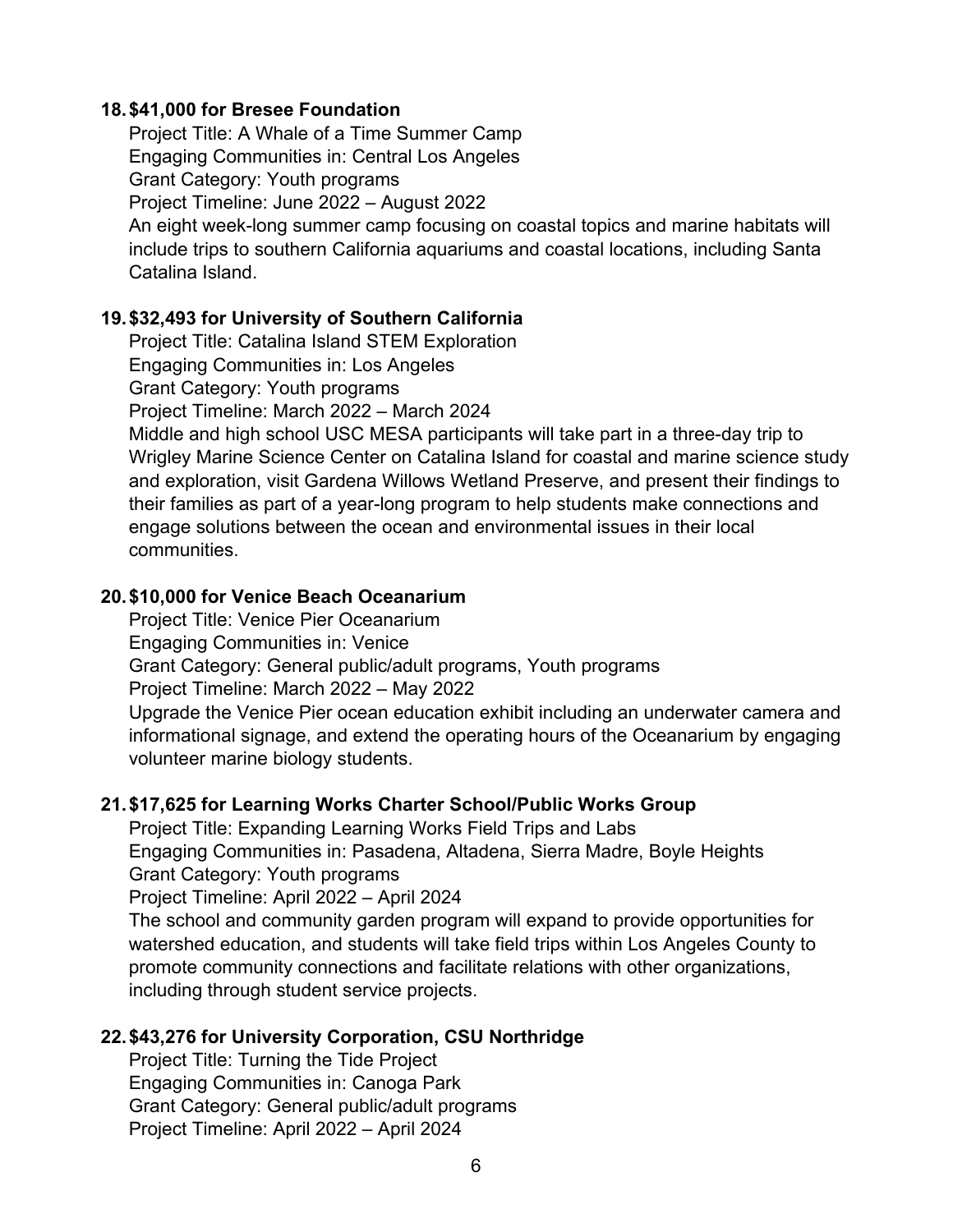CSUN Bridge to the Future scholars, all of whom are graduates of Canoga Park High School, will engage in stewardship and experiential education to increase understanding of the ecological connections between valley regions and coastal communities. Activities will include lectures and discussions, community and coastal cleanups, coastal education trips to Santa Monica Beach, and culminating creative student projects exhibited on the CSUN campus.

### **23.\$41,234 for LifeSail Inc.**

Project Title: Sail Away – A Foster Youth Ocean Adventure Engaging Communities in: Antelope Valley Grant Category: Youth programs Project Timeline: March 2022 – April 2024 Foster and transition age youth of color will explore Catalina Island and USC Wrigley Marine Science Center during three-day hands-on sailing adventures.

## **24.\$38,275 for TreePeople Land Trust/Mountains Restoration Trust**

Project Title: Coastal Wetlands – From the Mountains to the Sea Engaging Communities in: San Fernando and San Fernando Valley Grant Category: Youth programs

Project Timeline: March 2022 – December 2022

A series of three Saturday field trips, to Cold Creek Canyon, Cold Creek Valley, and Malibu Lagoon, will engage high school students in natural lands, watershed health, and the systems that connect our environment.

### **25.\$50,000 for Wishtoyo Foundation**

Project Title: Chumash Tribal Marine Protected Areas Education Program Engaging Communities in: Los Angeles, Ventura, and Santa Barbara Counties Grant Category: Youth programs

Project Timeline: June 2022 – July 2023

K-12 students will visit the Chumash Discovery Village for cultural and environmental education activities such as ocean acidification experiments, crafting yucca cordage, processing acorns, coastal restoration, beach cleanups, and traditional storytelling about First Peoples maritime history. Student visits may be one day programs or overnight programs.

### **26.\$20,000 for Catalina Island Marine Institute/Guided Discoveries, Inc.**

Project Title: The Science of the Pacific Coastal Ecosystem

Engaging Communities in: Southern California and statewide

Grant Category: Youth programs

Project Timeline: 2022

Students take part in three-day programs in labs and on the water, including exploring kelp forest, intertidal and sandy bottom environments through snorkeling. This funding helps restock wetsuits after a 15-month disruption of the Institute's regular funding cadence due to COVID.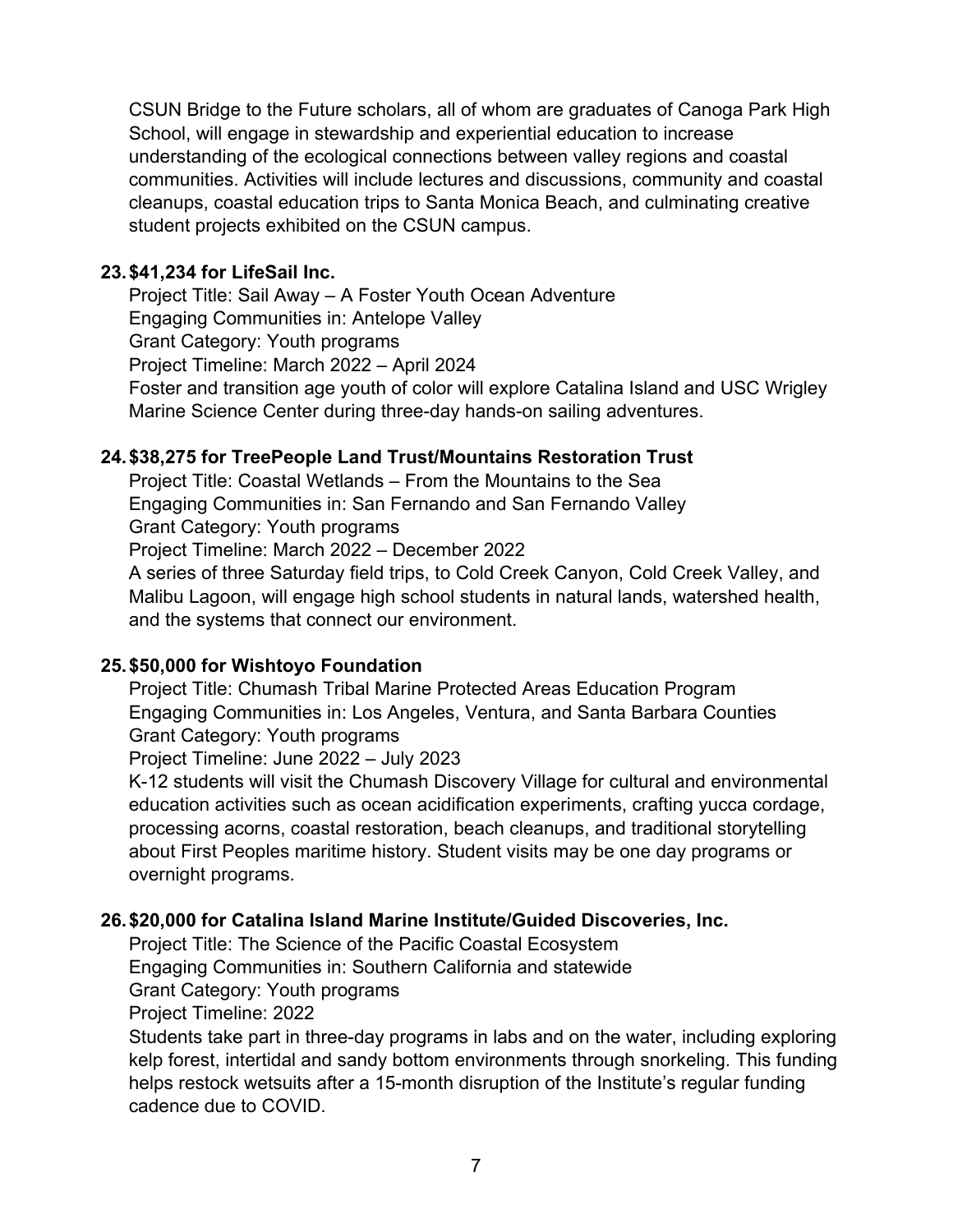#### **27.\$49,328 for Ventura County Resource Conservation District**

Project Title: Coastal Education Engaging Communities in: Santa Paula Grant Category: Youth programs Project Timeline: April 2022 – January 2024 Students and families from the Santa Paula Unified School District's afterschool program will take part in fun field trips to bike along the coast, kayak in Ventura Harbor, and hike at Ormond Beach as they learn about water quality, oil spills, flora and fauna, and climate change.

### **28.\$19,075 for California Ocean Alliance**

Project Title: Balloon Free Seas Engaging Communities in: Santa Barbara and Ventura Counties Grant Category: Youth programs, General public/adult programs Project Timeline: March 2022 – August 2023 In a partnership with Channel Islands National Marine Sanctuary, high school and university students will engage in hands-on marine education workshops with leadership opportunities to reduce marine debris in the Santa Barbara Channel, including outreach to businesses and the community about proper disposal of balloons.

### **29.\$20,000 for Santa Barbara Channelkeeper**

Project Title: Sea & Shore Explorers – a Santa Barbara Coastline for All Engaging Communities in: Santa Barbara County Grant Category: Youth programs Project Timeline: April 2022 – June 2023 During the school year, classes will participate in marine science lessons and an onthe-ocean kayak field experience. Summer program participants will take part in

stewardship activities and marine conservation boat trips.

### **30.\$50,000 for Cabrillo High School Aquarium/Lompoc Unified School District**

Project Title: Coastal Splash Project – Interpretive Phase Engaging Communities in: Lompoc, Santa Maria, and Santa Barbara County Grant Category: Youth programs, General audience/adult programs Project Timeline: March 2022 – September 2022 Includes design, fabrication, and installation of interpretive signage for the Coastal Splash Project along with installation of exhibit lighting for the Coastal Splash Project and the Interactive Tidepool touch tank. Students, including every Lompoc USD 5<sup>th</sup> grader, as well as the broader community, visit as part of field trips, virtual tours, and community open houses, led by high school student docents. Other programming includes summer camps and teacher professional development workshops.

### **31.\$10,184 for Community Action Partnership of Kern**

Project Title: Marine Explorers Project Engaging Communities in: Kern County Grant Category: Youth programs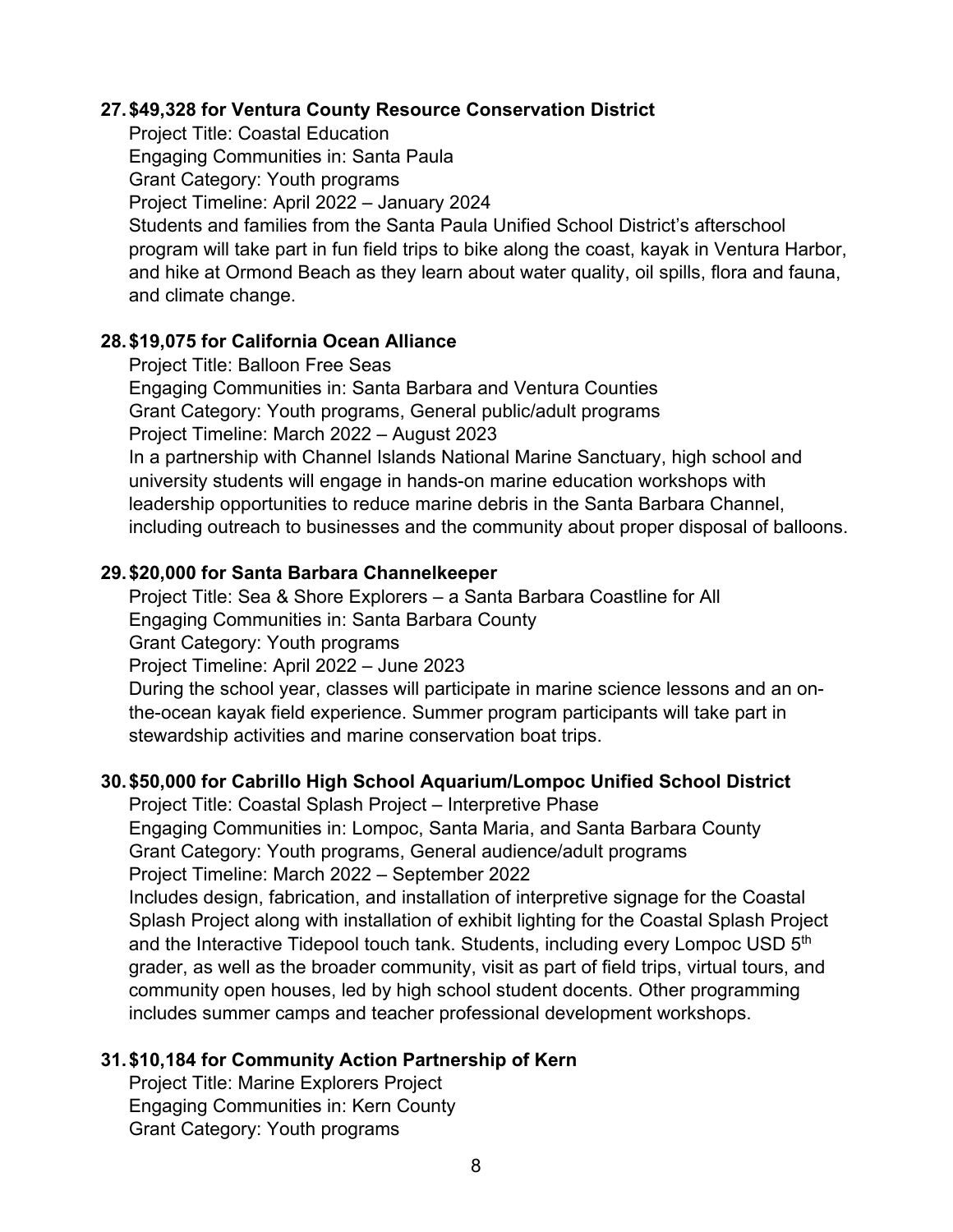Project Timeline: June 2022 – September 2022

Elementary through high school-aged youth will learn about the ocean and marine animals and then visit Aquarium of the Pacific in Long Beach and enjoy a harbor boat tour.

### **32.\$35,000 for STEMTaught Foundation**

Project Title: Dive with a Scientist Engaging Communities in: Kern County, Paradise Grant Category: Youth programs Project Timeline: April 2022 – June 2023 Elementary school classes will go scuba diving in virtual reality from their classrooms and explore marine samples under microscopes as they learn about ocean ecosystems.

## **33.\$15,426 for Achievement House, Inc./NCI Affiliates, Inc.**

Project Title: Enhancing Self-Advocacy through Coastal Stewardship Engaging Communities in: San Luis Obispo County, northern Santa Barbara County Grant Category: General public/adult programs

Project Timeline: Jun 2022-March 2024

To develop a peer-based self-advocacy group for adults with intellectual disabilities and developmental delays that integrates conservation efforts on the central coast with environmental education, ocean stewardship, civic engagement, and community partnerships. Includes regular visits to the coast and inclusive volunteer activities.

# **34.\$27,000 for City of Santa Maria Recreation and Parks Department**

Project Title: Coastal Guardians of Santa Maria

Engaging Communities in: Santa Maria

Grant Category: Youth programs

Project Timeline: June 2022 – December 2023

Supports intergenerational experiential learning through an on-campus club at the junior high school, family field trips, and community service opportunities related to coastal environmental causes, enhancing lessons taught during the school day.

### **35.\$47,226 for Creek Lands Conservation/Central Coast Salmon Enhancement**

Project Title: Hugging the Coast of the Santa Maria River Engaging Communities in: Guadalupe and Santa Maria Grant Category: General public/adult programs, Youth programs Project Timeline: April 2022 – December 2023

Volunteers will receive hands-on training and tools to build, manage, and sustain water quality monitoring in the Santa Maria River estuary and ocean, and effectively partner with other organizations for larger community impact. Includes creation and delivery of new lessons to local schools, two school field trips to the estuary for water quality learning, and participation in outreach events for the larger community.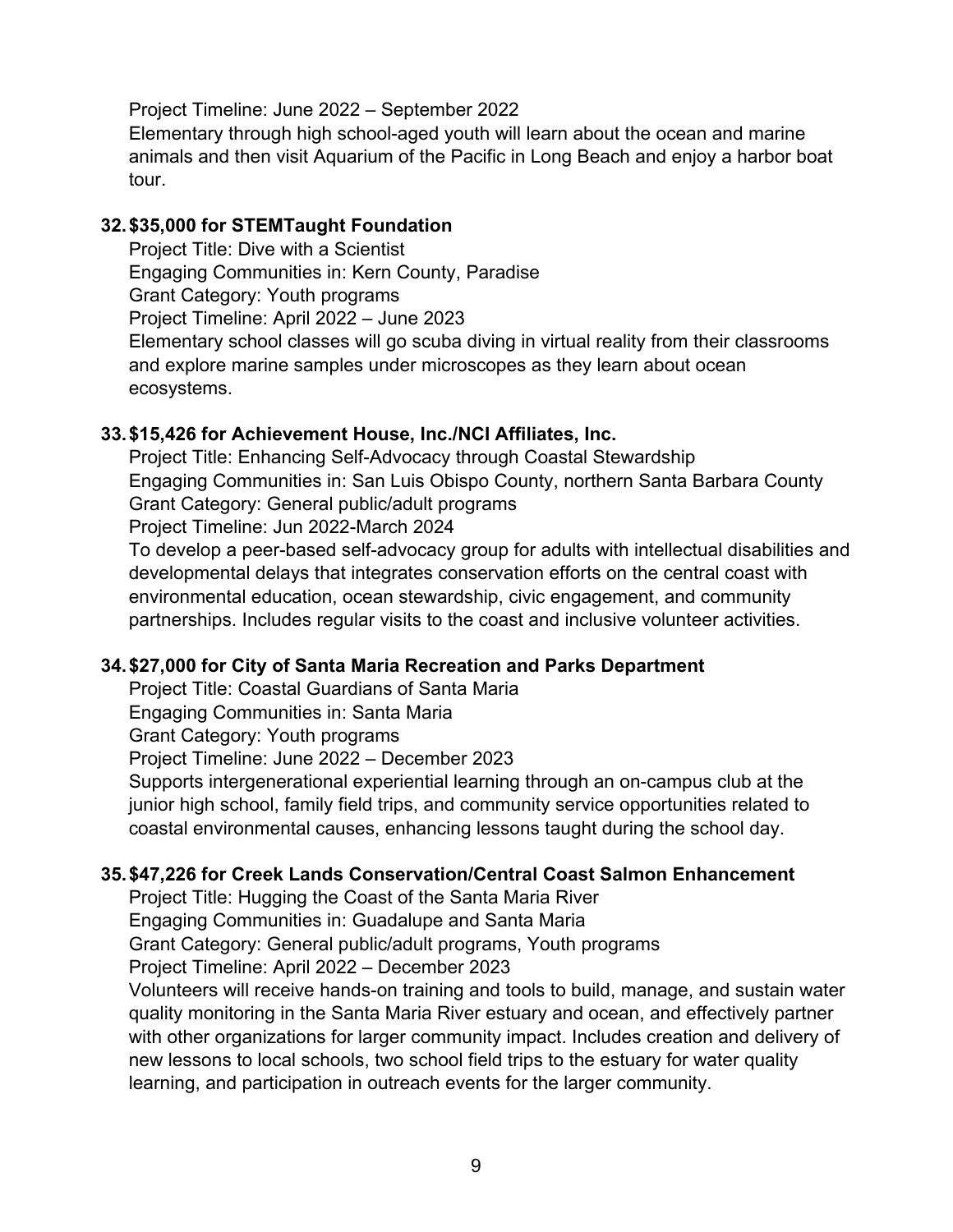## **36.\$10,000 for Central Coast Aquarium**

Project Title: Marine Science Discovery Labs Engaging Communities in: San Luis Obispo and Santa Barbara Counties Grant Category: Youth programs Project Timeline: April 2022 – June 2023 Classes in kindergarten through high school will receive scholarships for the Discovery Lab field trip at the Aquarium, to study topics including plankton, sharks, marine mammals, and ocean stewardship.

## **37.\$15,426 for NCI Affiliates, Inc.**

Project Title: Enhancing Self-Advocacy through Coastal Stewardship Engaging Communities in: Northern San Luis Obispo County, Monterey County Grant Category: General public/adult programs

Project Timeline: June 2022 – March 2024

To develop a peer-based self-advocacy group for adults with intellectual disabilities and developmental delays that integrates conservation efforts on the central coast with environmental education, ocean stewardship, civic engagement, and community partnerships. Includes regular visits to the coast and inclusive volunteer activities.

## **38.\$40,000 for Wahine Project, Inc.**

Project Title: Wahine Sur

Engaging Communities in: South Monterey County

Grant Category: Youth programs

Project Timeline: March 2022 – June 2023

A year-round program that incorporates sustainability, conservation, ecology, and oceanography with surfing and boogie boarding, with all instruction in both English and Spanish. Youth and families will receive transportation from rural south Monterey County two Saturdays per month during the school year and for a week-long camp in the summer.

### **39.\$42,381 for Point Lobos Foundation/Point Lobos Natural History Association**

Project Title: Experience Point Lobos for Families of CHISPA Community Housing Engaging Communities in: Castroville, Salinas, Gonzales, Soledad, Greenfield, King **City** 

Grant Category: General public/adult programs

Project Timeline: March 2022 – December 2023

Create and sustain new equitable access opportunities to Point Lobos State Natural Reserve by directly supporting families in a first and second visit, including educational components, and supporting participants to become increasingly knowledgeable, prepared, and confident to continue visits on their own.

# **40.\$49,206 for University Corporation at Monterey Bay**

Project Title: 6<sup>th</sup> Grade Eco-Ambassadors Restore and Monitor the Dunes Engaging Communities in: Seaside, Marina, Monterey Grant Category: Youth programs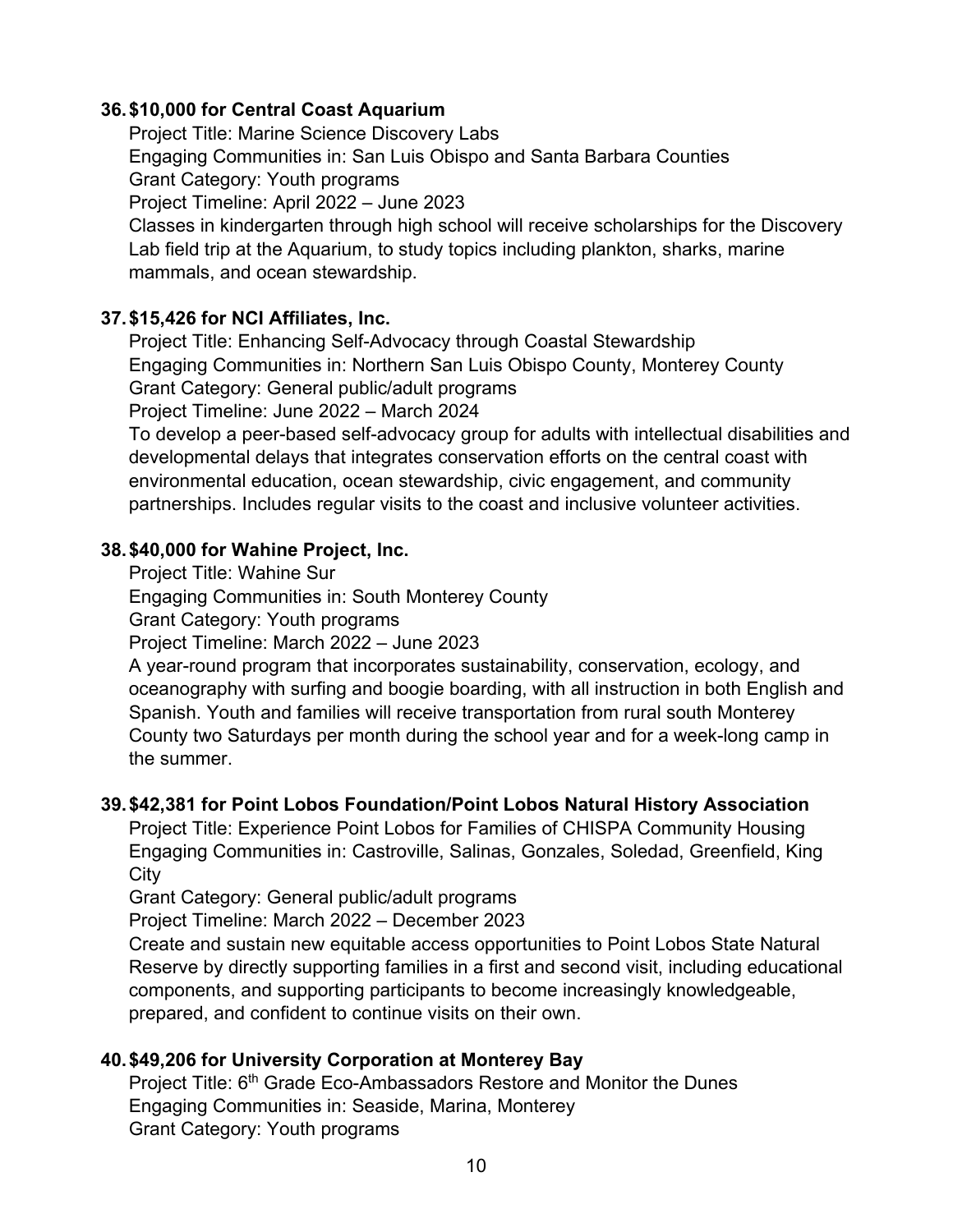Project Timeline: March 2022 – April 2024

Pilot a 6<sup>th</sup> grade program for classes in Monterey Peninsula Unified School District, including teacher support and development, two field trips to the beach for each class for dune restoration and monitoring, and seven new school native dune gardens. Paid CSUMB students will assistant with the program.

### **41.49,419 for Western Flyer Foundation**

Project Title: STEM Experiential Approach to Critical Ocean and Atmosphere Science **Topics** 

Engaging Communities in: North Monterey County

Grant Category: Youth programs

Project Timeline: March 2022 – April 2022

This pilot program engages high school and community college students in marine science research on board the historic Western Flyer vessel. Curriculum will be developed, classes will receive bus scholarships and substitute teacher reimbursement, and an internship program will provide experience in maritime operations, program development, and research.

### **42.47,750 for Ventana Wilderness Alliance**

Project Title: Youth in Wilderness – Connecting Youth Outdoors

Engaging Communities in: Monterey and Santa Cruz Counties

Grant Category: Youth programs

Project Timeline: March 2022 – April 2024

Lead youth in introductory wilderness immersion outings, inspiring empowerment, reflection, and a strengthened connection to public lands. Includes at least 35 coastal overnight and day trip adventures and three female empowerment outings. Participating groups are community partners and affinity groups engaging historically excluded identities.

### **43.\$45,055 for Ventana Wildlife Society**

Project Title: Coastal Stewardship Education and Action Engaging Communities in: Monterey County Grant Category: Youth programs, General public/adult programs Project Timeline: April 2022 – March 2023 Recruit and employ two graduate student interns who will provide environmental and outdoor education programming for youth, assist in condor recovery actions, conduct public education in person and in monthly zoom presentations, and organize community volunteer events focusing on micro-trash in Big Sur.

### **44.\$20,000 for Monterey Peninsula Audubon Societ**y

Project Title: Oystercatcher Monitoring Project Intern Program Engaging Communities in: Monterey Bay Area Grant Category: Youth programs, General public/adult programs Project Timeline: March 2022 – August 2022 Creates a paid internship position for an undergraduate student from CSU Monterey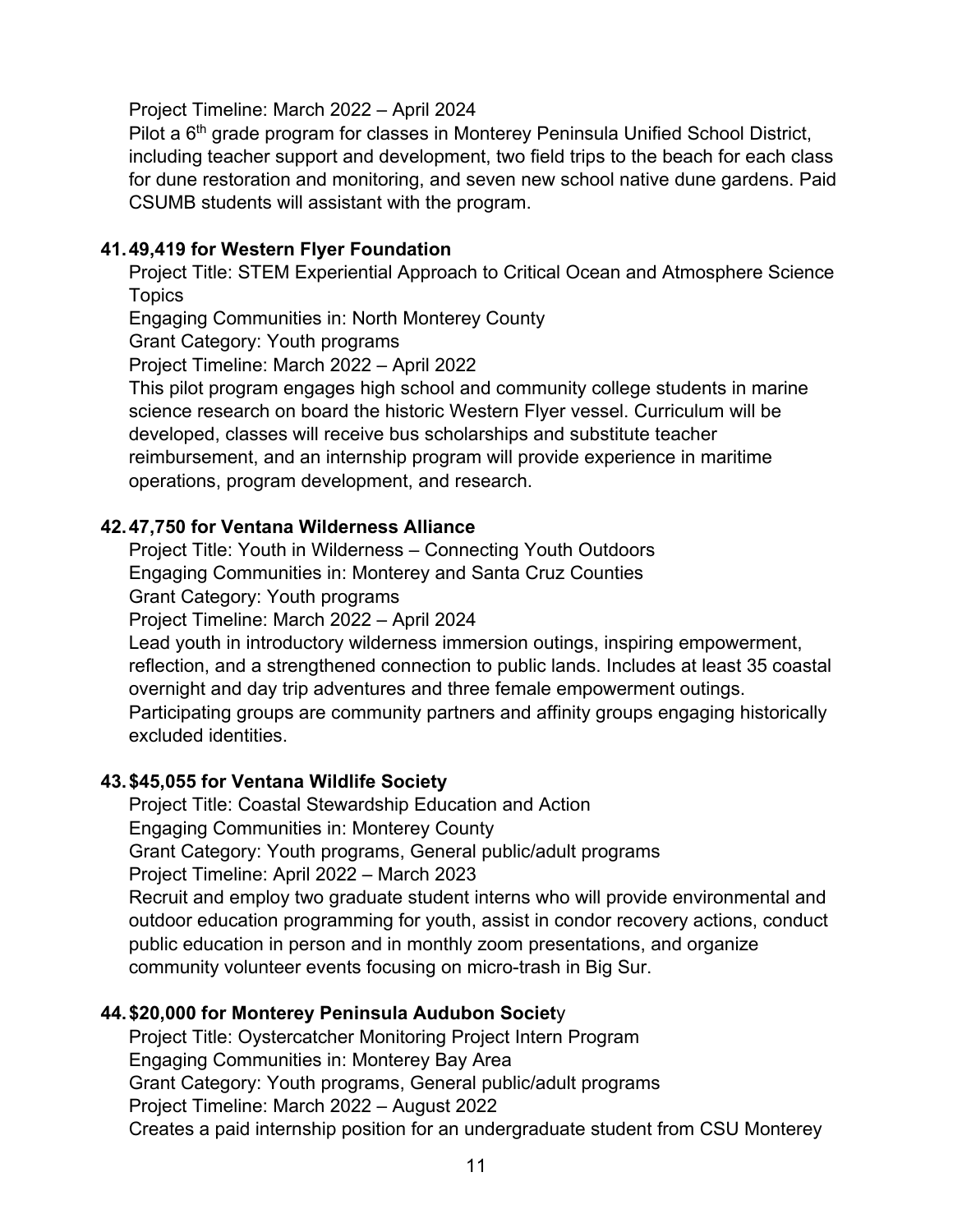Bay's Louis Stokes Alliance for Minority Participation Program, who will be mentored to assist with the Oystercatcher project through research, field activities, and public outreach.

### **45.\$34,900 for Monterey Waterkeeper/California Coastkeeper**

Project Title: Central Coast Water Leaders Program Engaging Communities in: Monterey Bay Area Grant Category: Youth programs, General public/adult programs, Shoreline enhancement Project Timeline: March 2022 – April 2024

Strengthen collaborative relationships with community organizations across the region by developing and presenting uniquely tailored experiential programming relating to environmental and coastal resources through the lens of their missions.

## **46.50,000 for County of Santa Cruz, Department of Parks, Open Space and Cultural Services**

Project Title: Turning the Tide – Ocean Camp for Pájaro Valley Youth Engaging Communities in: Santa Cruz County Grant Category: Youth programs

Project Timeline: May 2022 – November 2023

Five youth mentors who are previous program participants will be selected to advise staff on programming, cultural relevance of program components, and to assist with program logo design. Youth mentors will be trained to support camp with coastal education and first aid/CPR. They will join the  $5<sup>th</sup>$  and  $6<sup>th</sup>$  grade campers and their families for swim lessons followed by a camp experience including seven ocean visits, one local watershed day, and a family beach day.

# **47.\$49,399 for La Honda-Pescadero Unified School District**

Project Title: South Coast Environmental Studies Program and Career Path Engaging Communities in: La Honda and Pescadero Grant Category: Youth programs, Shoreline enhancement Project Timeline: March 2022 – April 2024 Working with community partners, students will engage in stewardship and environmental studies at Pescadero Marsh and other coastal locations, including through habitat restoration and ecological monitoring. This interdisciplinary program will be available to students in multiple classes and afterschool, and students will be able to apply for stipends to complete additional community service work.

# **48.\$50,000 for Vida Verde Nature Education**

Project Title: Vida Verde Coastal Program Engaging Communities in: San Francisco Bay Area Grant Category: Youth programs Project Timeline: April 2022 – March 2024 A three-day school year elementary program and a teen summer program on the San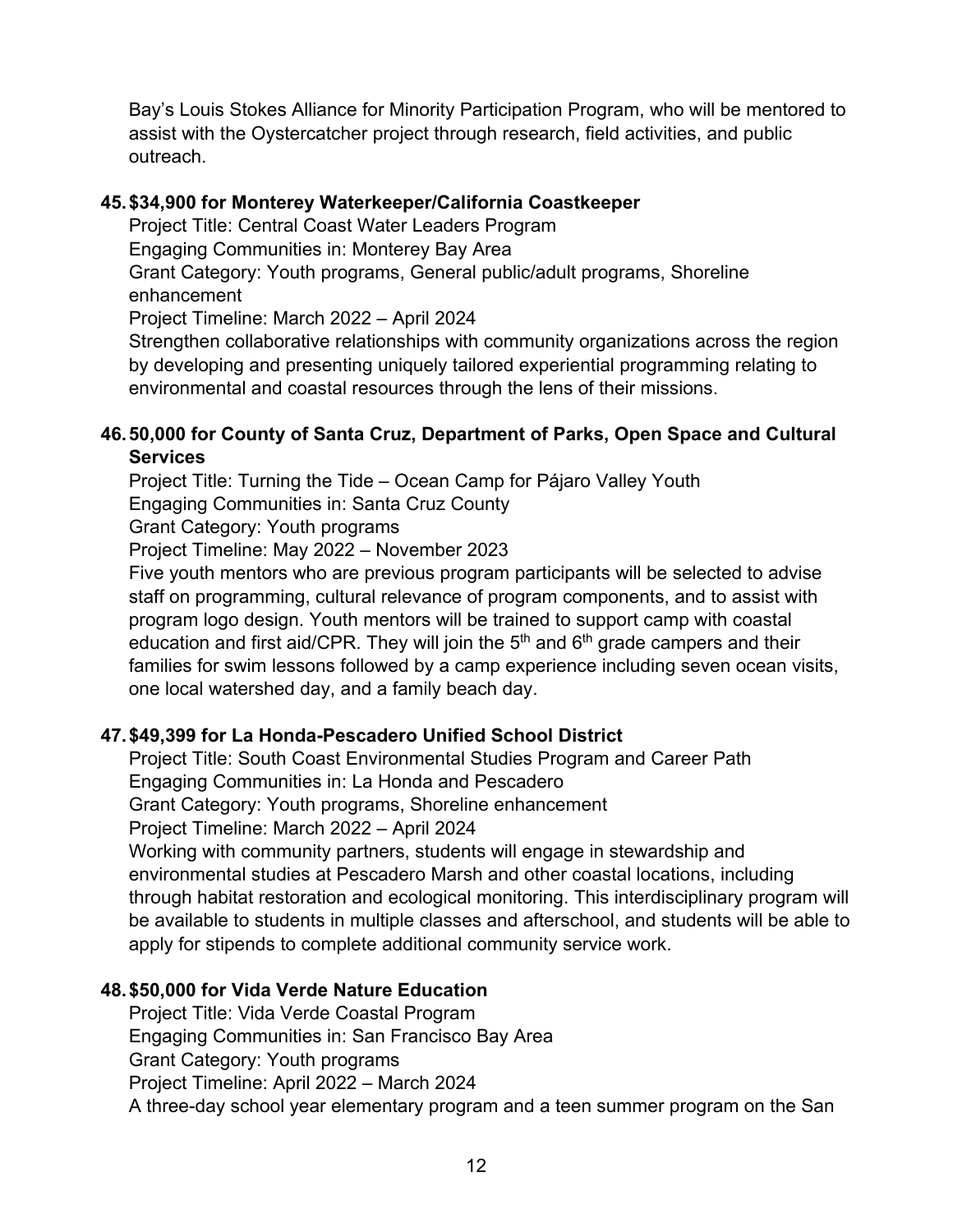Mateo Coast will engage students in learning about and from sandy beaches, marsh, and tidepools.

### **49.\$50,000 for GirlVentures**

Project Title: Increasing Coastal Access and Environmental Stewardship for Girls Engaging Communities in: San Francisco Bay Area

Grant Category: Youth programs

Project Timeline: March 2022 – September 2023

Outdoor programs will provide opportunities for girls and gender nonconforming youth to develop leadership; build confidence, empathy, and life skills; and learn about California's coastal and marine environments during five- to 14-day hiking, backpacking, and kayaking expeditions.

## **50.\$29,292 for San Francisco Bay Bird Observatory**

Project Title: Volunteer-led California Least Tern Recovery at Eden Landing Engaging Communities in: San Francisco Bay Area Grant Category: General public/adult programs, Shoreline enhancement Project Timeline: March 2022 – November 2023 Engage volunteers to assist habitat enhancement at the least tern breeding site and to participate in the South Bay Tern Watch Program to collect important colony data.

# **51.\$47,740 for Brown Girl Surf/Social Good Fund**

Project Title: Soul Surfer Program Engaging Communities in: San Francisco Bay Area

Grant Category: Youth programs

Project Timeline: March 2022 – February 2023

Participants engage in a series of intergenerational, female-centered surf programs and opportunities for leadership development, community building, and ocean conservation, including summer camp, year-round programs, and special events.

# **52.\$24,025 for Greater Farallones Association**

Project Title: Connecting Students to Meaningful Coastal Learning Experiences Engaging Communities in: San Francisco Bay Area

Grant Category: Youth programs

Project Timeline: June 2022 – July 2023

Classes will participate in the LiMPETS program, a species monitoring program that involves students in the practice of real science in the classroom and at the coast. In addition, core training materials will be translated into Spanish and refined to engage English Language Development students.

# **53.\$23,000 for San Mateo County Parks & Recreation Foundation**

Project Title: Educational Tours to Fitzgerald Marine Reserve Engaging Communities in: San Mateo County Grant Category: Youth programs, General public/adult programs Project Timeline: April 2022 – October 2023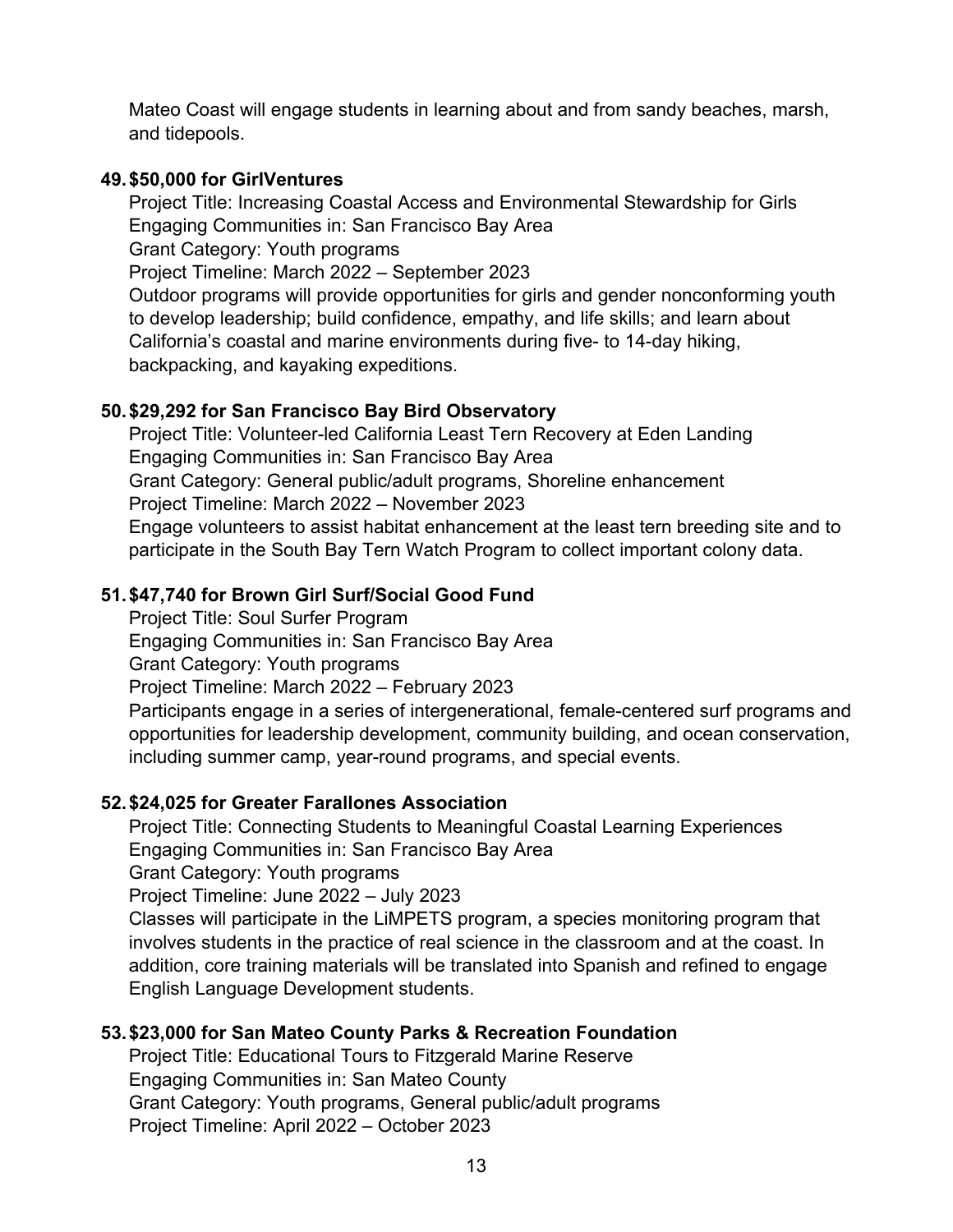Provide schools and youth service organizations that engage BIPOC youth and communities with low incomes with educational tours of the Reserve and enhance interpretive resources for Spanish- and Mandarin-speaking visitors.

#### **54.\$50,000 for Grassroots Ecology**

Project Title: East Palo Alto Baylands Education and Stewardship Project Engaging Communities in: East Palo Alto

Grant Category: Youth programs, Shoreline enhancement, General public/adult programs

Project Timeline: April 2022 – April 2024

Engages East Palo Alto youth and community members to experience, explore, and restore their local shoreline. The three project components are a Youth Stewards Program for middle and high school students, Habitat Restoration Paid Internships for young adults, and stewardship and appreciation events for community members of all ages.

#### **55.\$17,400 for MeWater Foundation, Inc**.

Project Title: Surf and Nature Education Camps Engaging Communities in: Bayview, Hunters Point, Visitacion Valley

Grant Category: Youth programs

Project Timeline: June 2022 – December 2023

Youth will participate in camps at local beaches to learn about coastal ecosystems, enjoy surf lessons, practice mindfulness through emotional health exercises, participate in beach cleanups, and create memories of joyful experiences.

### **56.\$10,000 for Mission Science Workshop/Community Initiative**s

Project Title: Whale on Wheels

Engaging Communities in: San Francisco

Grant Category: Youth programs

Project Timeline: March 2022 – June 2023

A disassembled, 30-foot juvenile gray whale skeleton will be delivered to schools, and after a lesson on whale evolution, anatomy, and conservation, the students will work together to assemble the full skeleton.

### **57.\$50,000 for City Surf Project**

Project Title: Reaching Out & Diving Deep

Engaging Communities in: San Francisco

Grant Category: Youth programs

Project Timeline: June 2022 – May 2023

Youth will enjoy field trips to the beach to be introduced to surfing and the marine environment. A cohort of alumni instructors will be developed to build long-term capacity in representative leadership, supporting further career and education goals in environmental or related fields.

### **58.\$50,000 for Acta Non Verba: Youth Urban Farm Project**

Project Title: Coastal Experiences & Conservation for East Oakland Youth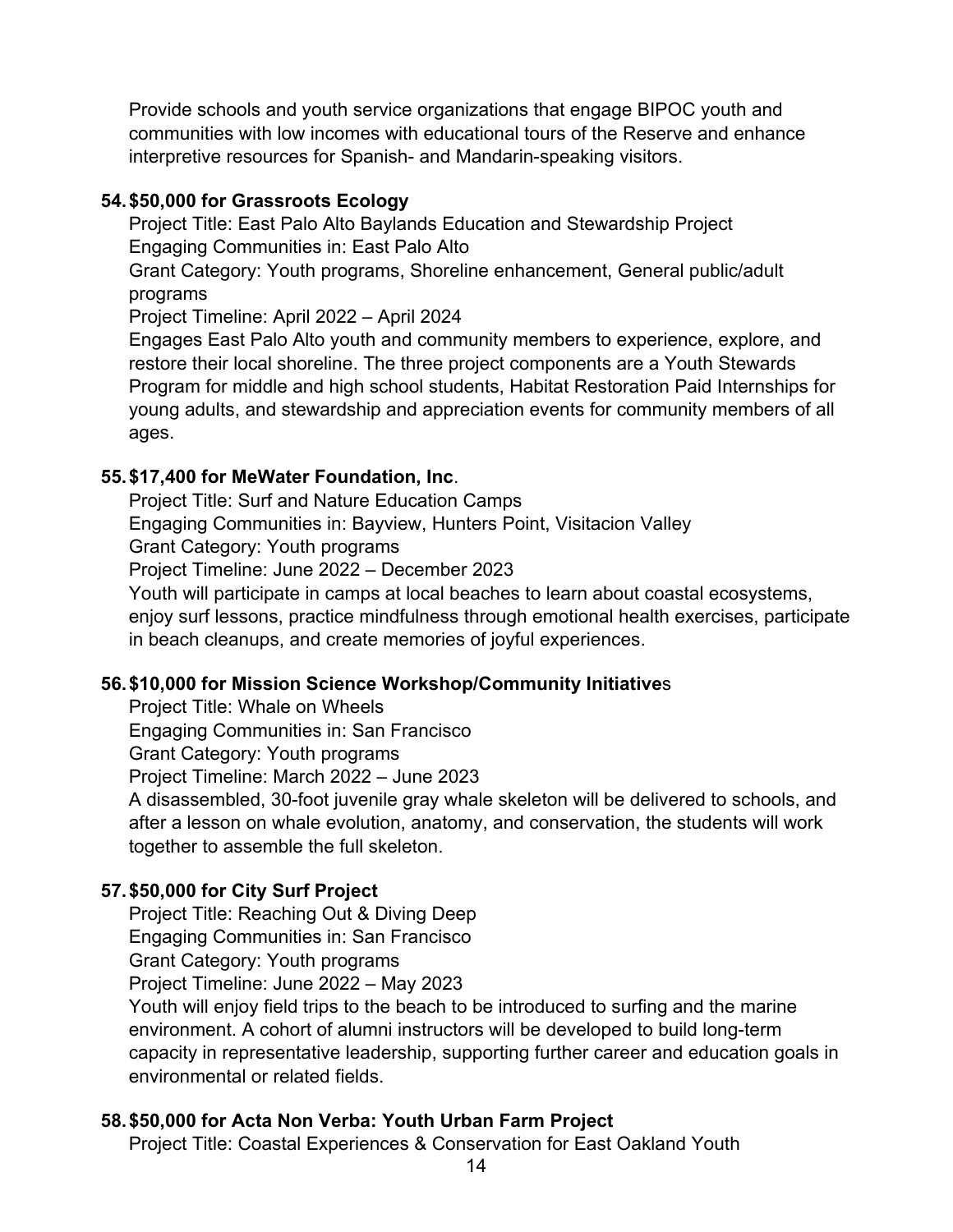Engaging Communities in: East Oakland Grant Category: Youth programs Project Timeline: April 2022 - August 2023 Elementary students with middle school leaders-in-training will take weekly trips to the coast and one overnight coastal camping trip during a six-week summer camp, and during the school year will experience sailing lessons on the San Francisco Bay and participate in service-learning coastal stewardship projects.

#### **59.\$30,000 for Alameda Community Sailing Center/ACSC Inc.**

Project Title: Sailing: A Path to Discovery

Engaging Communities in: Alameda and East Oakland

Grant Category: Youth programs

Project Timeline: April 2022 – August 2022

Youth from partner organizations in Alameda and Oakland will experience a two-week sailing camp to learn skills connecting them to the Bay, the ocean, and their local environment.

#### **60.\$25,000 for Green Life Project/Earth Island Institute, Inc.**

Project Title: Reentry and Youth Leadership Watershed Steward Project Engaging Communities in: Oakland Grant Category: Youth programs, General public/adult programs Project Timeline: March 2022 – December 2022 Brings together carceral system-impacted leaders, youth, community partners, and other residents to engage in activities fostering a love of the local waterways and coast, including physical recreation, team-building, community service, and learning about impacts on marine and coastal habitats.

### **61.\$50,000 for West Oakland Environmental Indicators Project**

Project Title: Oakland Shoreline Action Committee Engaging Communities in: West Oakland Grant Category: General public/adult programs Project Timeline: May 2022 – February 2023 The frontline, shoreline community members of the Oakland Shoreline Action Committee will implement project ideas initiated during their previous six-month session learning about shoreline planning and policy. They will receive training on successful implementation strategies, convene partners, fundraise as necessary, communicate to the community, and recruit volunteers to join cleanup and restoration events. Projects may include concepts such as native plant healing spaces, a mobile nature and science center, and an environmental history mural.

#### **62.\$20,000 for Exploring New Horizons Outdoor Schools**

Project Title: Outdoor Educational Equity at Pigeon Point Engaging Communities in: Contra Costa County Grant Category: Youth programs Project Timeline: April 2022 – March 2023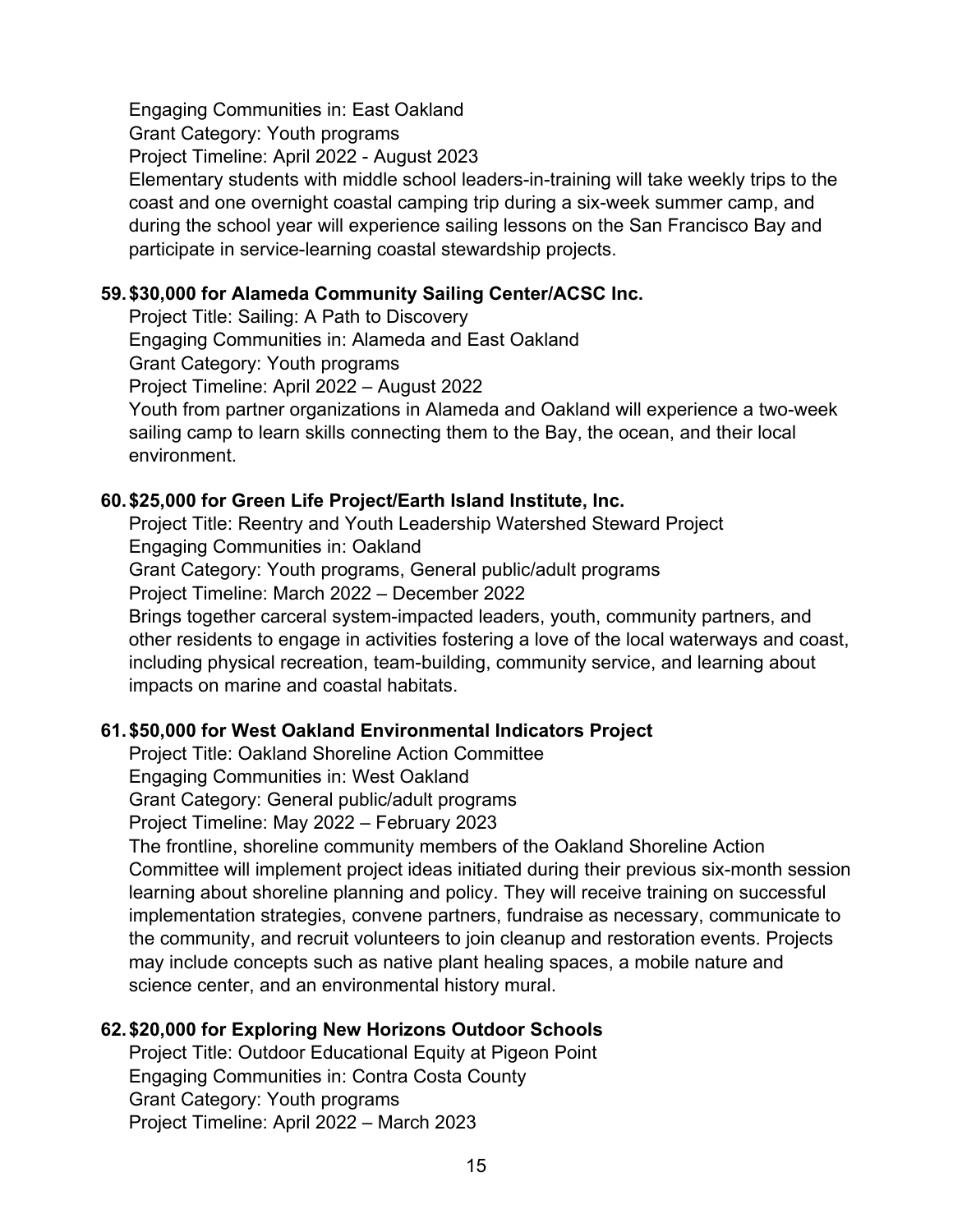Classes will enjoy three-day overnight programs at the coast, with elephant seal monitoring at Año Nuevo State Park, bird and whale monitoring at Pigeon Point Lighthouse, and beach and tidepool cleanups near the lighthouse.

### **63.\$45,497 for The Watershed Project**

Project Title: Ocean Acidification & Resilience in a Changing Climate Engaging Communities in: Oakland, Richmond, San Pablo, San Francisco Grant Category: Youth programs, Climate change Project Timeline: June 2022 – June 2023

Four high school teachers will be trained and supported to teach a place-based twoweek ocean acidification curriculum module with multiple classes, complemented by hands-on experiments, data analysis, videos, and a field trip to Point Reyes National Seashore. Students will communicate their findings to the community in a public venue.

### **64.\$47,649 for The Center for Independent Living**

Project Title: Youth Coastal Connections Program Engaging Communities in: East San Francisco Bay Grant Category: Youth programs Project Timeline: March 2022 – April 2024 Cohorts of youth with disabilities will visit coastal environments and take part in workshops on public transit access and environmental stewardship, a beach cleanup, and a reflection on their own goals for advocating for accessibility and the environment.

# **65.\$49,754 for YES Nature to Neighborhoods**

Project Title: Richmond Outdoors – Nurturing Coastal Environment Leaders Engaging Communities in: Richmond Grant Category: Youth programs

Project Timeline: March 2022 – March 2023

Youth will explore coastal environments through kayaking, hiking, and backpacking trips to San Francisco Bay, Tomales Bay, Samuel Taylor State Park, Point Reyes National Seashore, Stinson Beach, and Point Bonita, and partner with organizations to engage in stewardship activities while there. Curriculum will be redesigned to include topics such as government policy on watershed pollution and the historical context of BIPOC in the outdoors. Youth Leadership participants will explore human and environmental interconnectedness and present to peers and community members what they've learned.

### **66.\$50,000 for KIDS for the BAY/Earth Island Institute, Inc.**

Project Title: Watershed Action – Ocean Stewards Program Engaging Communities in: Richmond and San Pablo Grant Category: Youth programs Project Timeline: April 2022 – July 2023

Students will learn about and become stewards of their local watershed, take field trips to explore and learn about an ocean beach, deliver presentations to teach their families what they have learned and lead their families on a visit to the same beach they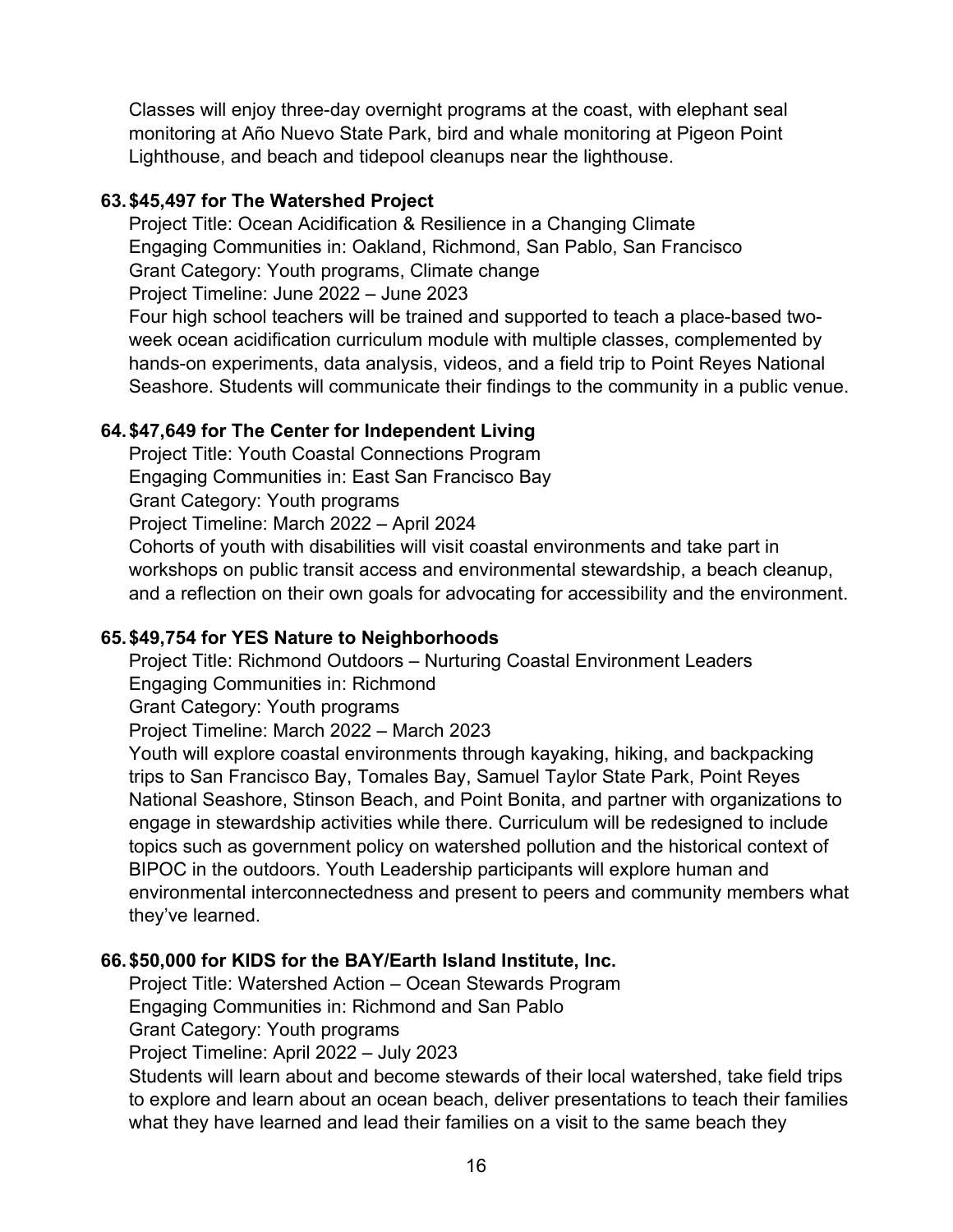previously visited. Partner teachers will receive tools and training to continue teaching this program to future classes.

## **67.\$35,000 for Lions Center for the Visually Impaired/Lions Blind Center of Diablo Valley**

Project Title: ABCs – Aging, Blind Coastal Delta Exploration Engaging Communities in: Alameda, Contra Costa, and Solano Counties Grant Category: General public/adult programs Project Timeline: March 2022 – March 2023 Blind and visually impaired adults will receive in-home, virtual and on-site environmental programming, with fun and educational trips to shoreline parks in Alameda, Contra Costa, and Solano Counties.

#### **68.\$19,900 for AYPAL: Building API Community Power/Asian Pacific Environmental Network**

Project Title: Bay API Youth Connected to Environment Engaging Communities in: Oakland and Richmond Grant Category: Youth programs Project Timeline: April 2022 – April 2023 Youth will learn how to restore and preserve natural habitat and plan outdoor activity days to foster and reestablish their relationship with the land and water.

### **69.\$50,000 for Boys & Girls Clubs of Sonoma-Marin**

Project Title: Under the Sea Program

Engaging Communities in: Sonoma County and Marin City

Grant Category: Youth programs

Project Timeline: March 2022 – August 2023

Eight week-long, coastal-themed summer camps will take place in both 2022 and 2023 for elementary and middle school youth, including a field trip to a Sonoma County beach.

### **70.\$36,000 for Point Bonita YMCA of San Francisco**

Project Title: Strengthening Science – Experiential Education in Nature's Classroom Engaging Communities in: Marin City Grant Category: Youth programs, Climate change Project Timeline: March 2022 – December 2022 In partnership with teaching staff, middle schoolers at Bayside Martin Luther King Jr. Academy will develop science skills with hands-on curriculum in marine ecosystems,

geology, and natural history in the classroom, school garden, at the Marin Headlands, and the local shoreline.

### **71.\$50,000 for NatureBridge**

Project Title: Marine Science Education for Youth Engaging Communities in: Northern California and Central Valley Grant Category: Youth audience Project Timeline: March 2022 – June 2023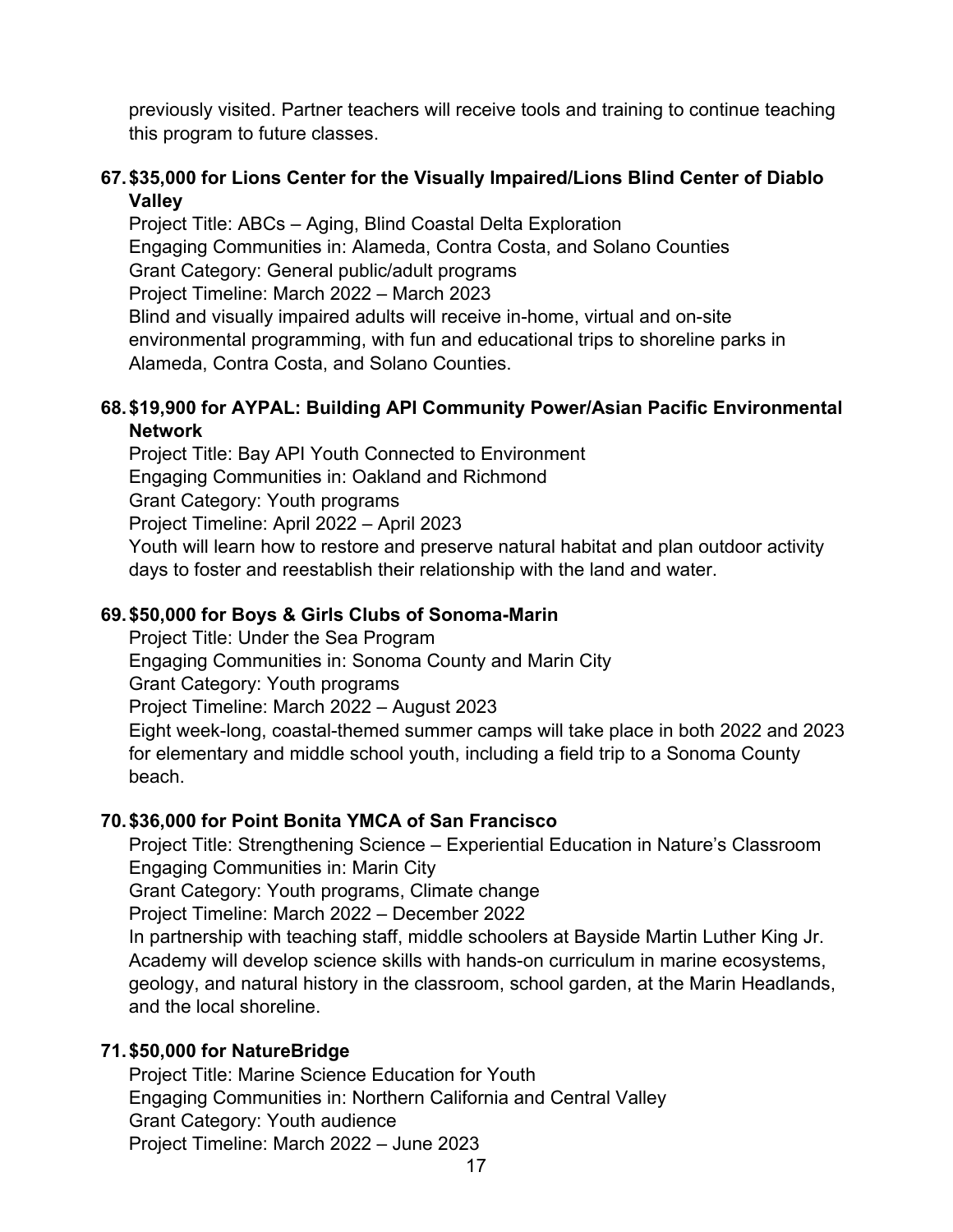Refurbish the Marine Science Lab after the disruption of the pandemic and provide scholarships for classes to attend multi-day programming at NatureBridge's Golden Gate National Recreation Area campus.

### **72.\$19,945 for Tomales High School/Shoreline Unified School District**

Project Title: Shoreline Experiential Learning Project

Engaging Communities in: West Marin County, southwest Sonoma County Grant Category: Youth programs

Project Timeline: March 2022 – April 2024

Students will develop naturalist skills and learn about human impacts on coastal ecosystems in the classroom, on Tomales Bay, and during overnight trips to Salt Point State Park, Elkhorn Slough, and Clem Miller Education Center in Point Reyes. Curriculum and family outreach with be in both English and Spanish.

# **73.\$50,000 for Turtle Island Restoration Network**

Project Title: Training and Diversifying the Next Generation of Marine and Watershed Educators and Practitioners

Engaging Communities in: West Marin County and Statewide

Grant Category: General public/adult programs, Youth programs, Shoreline enhancement

Project Timeline: April 2022 – July 2023

Expand an internship program to address disparities of opportunity for BIPOC communities. Provide living and travel stipends to residential and non-residential interns for field science, education, community building, and career development.

# **74.\$33,006 for American Canyon Community & Parks Foundation**

Project Title: Watershed Explorers Program

Engaging Communities in: American Canyon

Grant Category: Youth programs

Project Timeline: April 2022 – April 2024

Every American Canyon fourth-grade student will experience an ocean and watershed science program in the classroom and in their local wetlands, while also learning about careers in watershed science.

# **75.\$49,840 for Napa County Office of Education**

Project Title: COOL Coast Engaging Communities in: Napa and Santa Rosa Grant Category: Youth programs Project Timeline: April 2022 – May 2023 Engage 3rd-8th grade students in environmental education and service learning, including trips to the Napa River, American Canyon marsh, and Sonoma/Marin coast, as part of the Expanded Learning program.

# **76.\$25,566 for Napa County Resource Conservation District**

Project Title: Stream Watch Community Science Program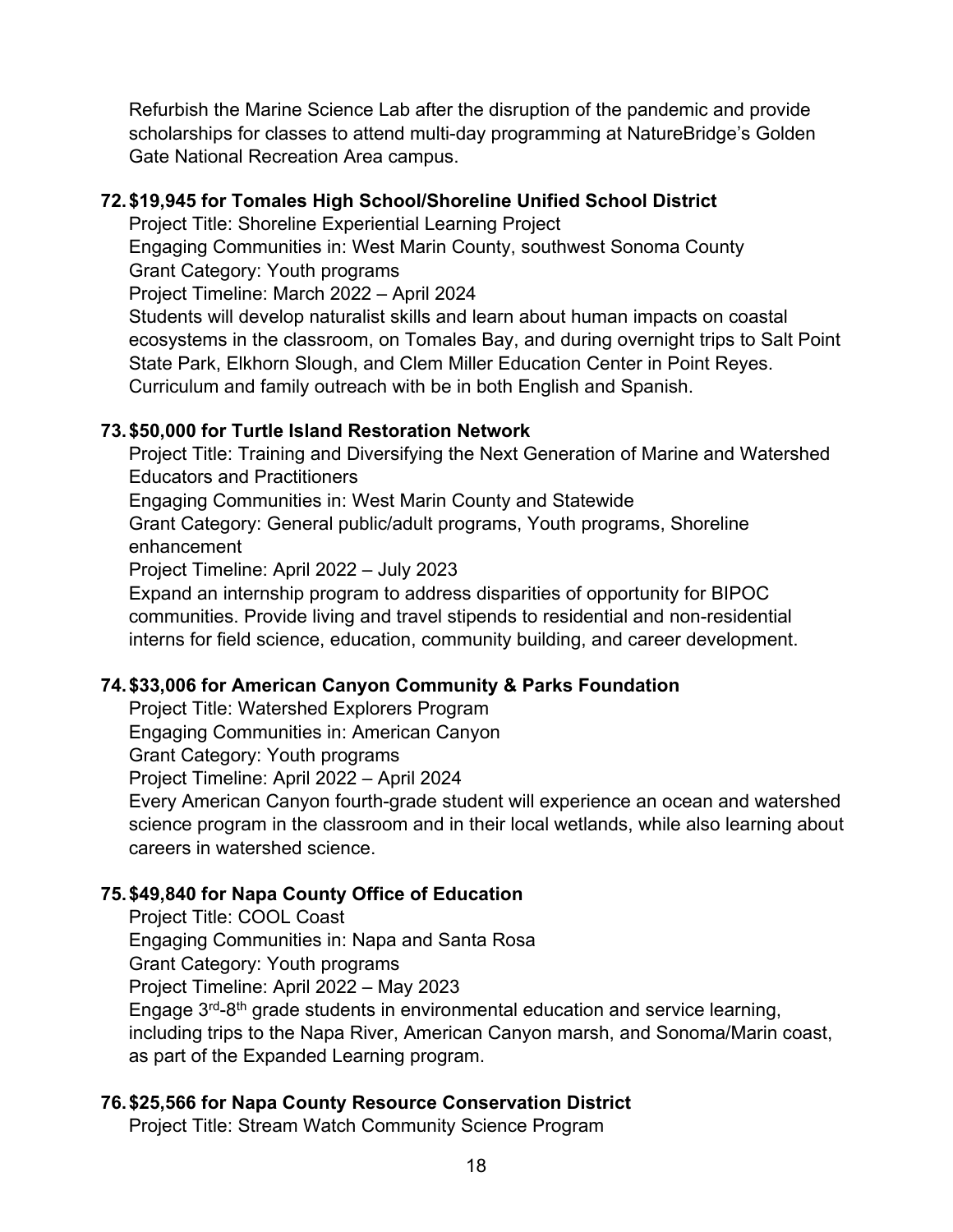Engaging Communities in: Napa County Grant Category: General public/adult programs Project Timeline: May 2022 – December 2023 Engage volunteer community scientists to contribute meaningful data on dry-season stream flow, and implement three Stream Engagement Events to spread awareness of the importance and diversity of the Napa River Watershed and its connection to the Bay and ocean.

### **77.\$49,933 for Conservation Corps North Bay**

Project Title: Watersheds, Summit to Sea Engaging Communities in: Sonoma County Grant Category: General public/adult programs, Shoreline enhancement Project Timeline: March 2022 – September 2023 Young adult Corps members will take part in stewardship, outdoor education, and recreation to learn about the connection between fire-shed, watershed, and ocean health. Partnering with Occidental Arts and Ecology Center, the project will include an educational workshop, hands-on stewardship and training to enhance upstream salmon habitat, and a fun and educational day kayaking at the mouth of the Russian River.

### **78.\$20,000 for Russian Riverkeeper**

Project Title: River and Ocean Trash Education and Stewardship Engaging Communities in: Cloverdale, Healdsburg, Windsor, Santa Rosa Grant Category: Youth programs, Shoreline enhancement Project Timeline: June 2022 – June 2023

School groups will receive education and opportunities for data analysis regarding trash and plastics accumulation in the Russian River watershed, building on solutions-based stewardship and community connection to the environment.

### **79.\$49,497 for California Urban Streams Alliance - The Stream Team**

Project Title: Gualala River Stream Team Stewardship Project Engaging Communities in: Southwest Mendocino and northwest Sonoma Counties Grant Category: General public/adult programs, Youth programs, Climate change Project Timeline: April 2022 – December 2023

Establishes a volunteer monitoring program with rural coastal residents, engaging community in the connection between inland waterways and the ocean and impacts on anadromous fish, and promoting stewardship and involvement in resource management decisions. Also includes teacher professional development, programs in three local schools, and outreach at community events.

### **80.\$18,261 for Jug Handle Creek Farm & Nature Center**

Project Title: Pomo Coast Connect Engaging Communities in: Lake and Mendocino Counties Grant Category: General public/adult programs Project Timeline: May 2022 – April 2024 In a partnership with six tribes, multi-day retreats will connect native communities to the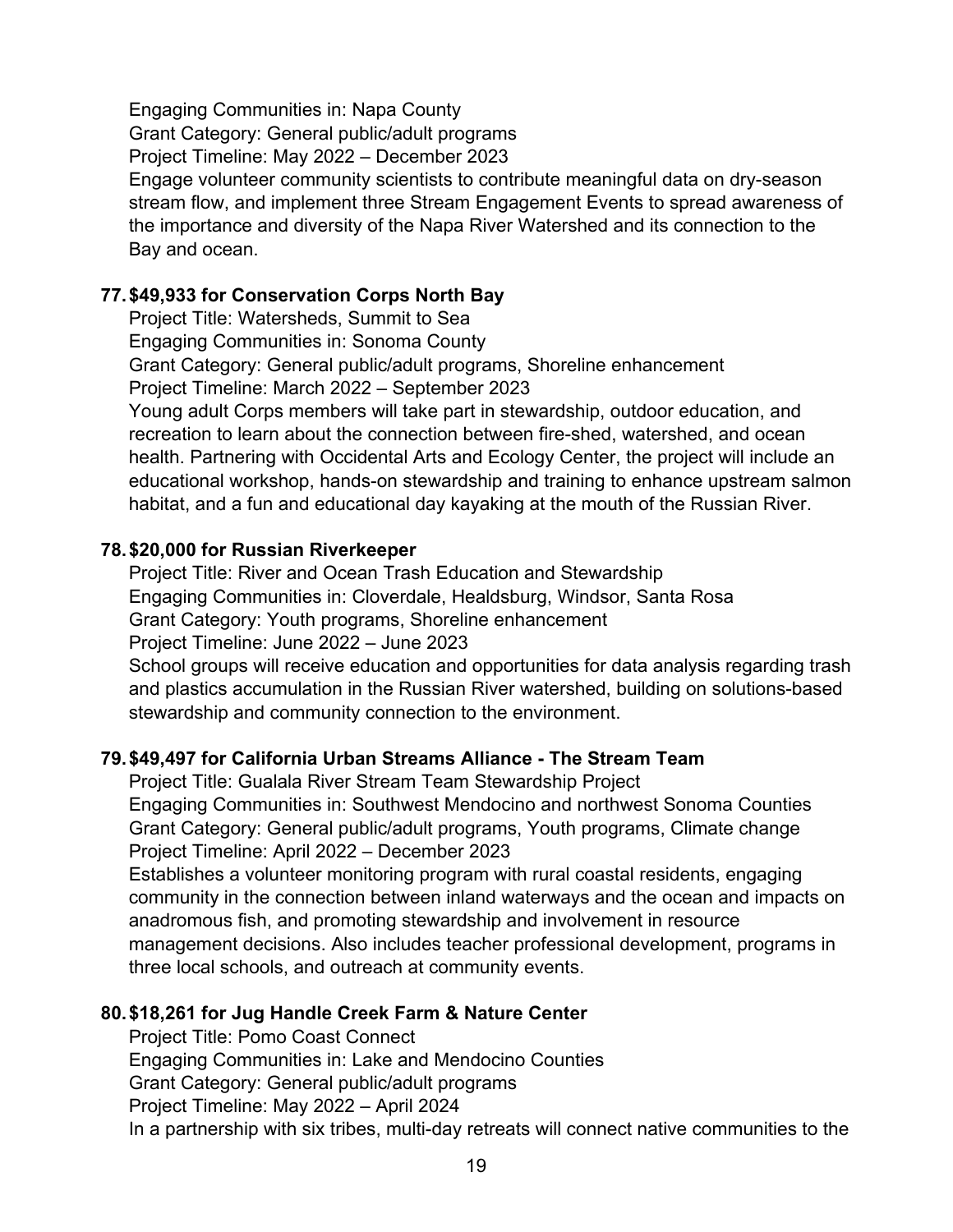ocean and their traditional Pomo lands with regenerative cultural activities, nature education and restoration activities, and fun activities on the coast.

## **81.\$36,299 for Noyo Center for Marine Science**

Project Title: Talking Trash Again - Making Choices That Support a Healthy Ocean Engaging Communities in: Fort Bragg, Mendocino

Grant Category: Youth programs, General public/adult programs, Shoreline enhancement

Project Timeline: April 2022 – April 2024

Youth will learn about trash, recycling, and ocean health through classroom lessons, campus trash audits and beach cleanups, as well as an ocean plastics exhibit at the Discovery Center in downtown Fort Bragg involving the wider community.

## **82.\$4,670 for Potter Valley Elementary School/Potter Valley Community Unified School District**

Project Title: Sixth Grade Science Camp Engaging Communities in: Potter Valley Grant Category: Youth programs Project Timeline: March 2022 – April 2022 Sixth graders will spend a week studying marine ecology at MacKerricher State Park with the Pacific Environmental Education Center.

# **83.\$19,171 for Northcoast Regional Land Trust**

Project Title: Coastal Connections Event Series Engaging Communities in: Humboldt County Grant Category: General public/adult programs, Climate change Project Timeline: April 2022 – November 2023 Community members will participate in interpretive tours, outdoor adventures, and stewardship experiences related to wetland restoration, habitat protection, and sea level rise, as well as unstructured opportunities for building authentic connection to the coast.

# **84.\$48,370 for Humboldt Baykeeper**

Project Title: Humboldt Bay Rising Tides Engaging Communities in: Humboldt County Grant Category: General public/adult programs, Climate change Project Timeline: March 2022 – April 2024 Boat and walking tours of the Bay will combine with a weekly radio show and podcast to bring visibility and civic engagement to local issues connected to sea level rise.

# **85.\$19,631 for Redwood Community Action Agency**

Project Title: Salt Marsh, Sand Dunes, and Sea Life Stewards Engaging Communities in: Humboldt County Grant Category: General public/adult programs Project Timeline: March 2022 – April 2024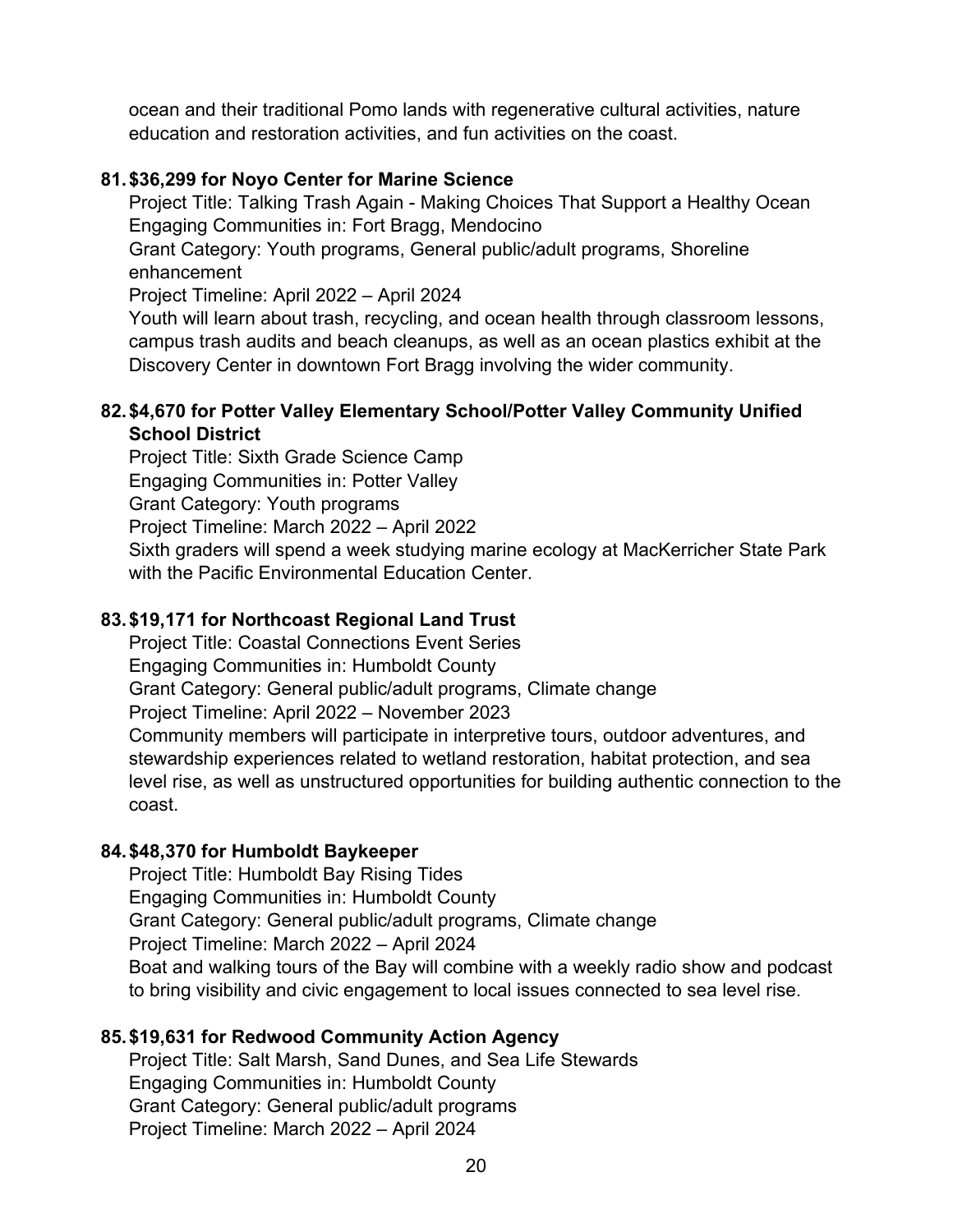Individuals and families in transition will experience a series of coastal field trips including a salt marsh boat tour and sand dune and tide pool explorations, and to participate in coastal cleanup activities if able, inviting a shift from inner thoughts to outer sensory experiences.

#### **86.\$50,000 for Save California Salmon/Trees Foundation**

Project Title: Water and Climate Protection Campaign Engaging Communities in: Northern California

Grant Category: Youth programs, Climate change

Project Timeline: March 2022 – April 2024

Projects will include developing a junior high school curriculum based on the Traditional Ecological Knowledge, Science, and Management speaker series, developing regionally-focused lessons on water policy and decision making, hosting teacher professional development trainings and working with local jurisdictions to implement the curricula, hosting trainings for youth to learn how to participate in government decisionmaking processes, hosting Native youth camps, leading Klamath and Trinity River cleanups, and hosting community tours of Sue-meg Village.

## **87.\$33,643 for Scott River Watershed Council**

Project Title: Creek to Coast Engaging Communities in: Etna Grant Category: Youth programs Project Timeline: June 2022 – August 2023 During a summer program, youth will learn about and visit the Scott River watershed from Etna to the Klamath estuary, highlighting the salmonid life cycle; riparian, estuarine, and marine habitats; and active restoration efforts.

### **88.\$50,000 for Yurok Tribe Environmental Program**

Project Title: Cultivating Food Sovereignty Through Environmental Stewardship Engaging Communities in: Yurok Indian Reservation and Ancestral Territories Grant Category: Shoreline enhancement, Youth Programs Project Timeline: April 2022 – March 2023

Establish an educational program for Yurok elementary schools and community. Educational and stewardship opportunities will be made available to the entire Yurok community through the adoption of two Del Norte County beaches, the installation of five monofilament recycling stations, and through the development of educational materials for community distribution. Marine debris studies conducted during beach cleanups at the adopted beaches will provide insight into educational needs throughout the Yurok Indian Reservation.

# **89.\$20,000 for Smith River Alliance, Inc.**

Project Title: Del Norte and Adjacent Tribal Lands Coastal Stewardship Project Engaging Communities in: Del Norte County Grant Category: Shoreline enhancement Project Timeline: April 2022 – April 2023